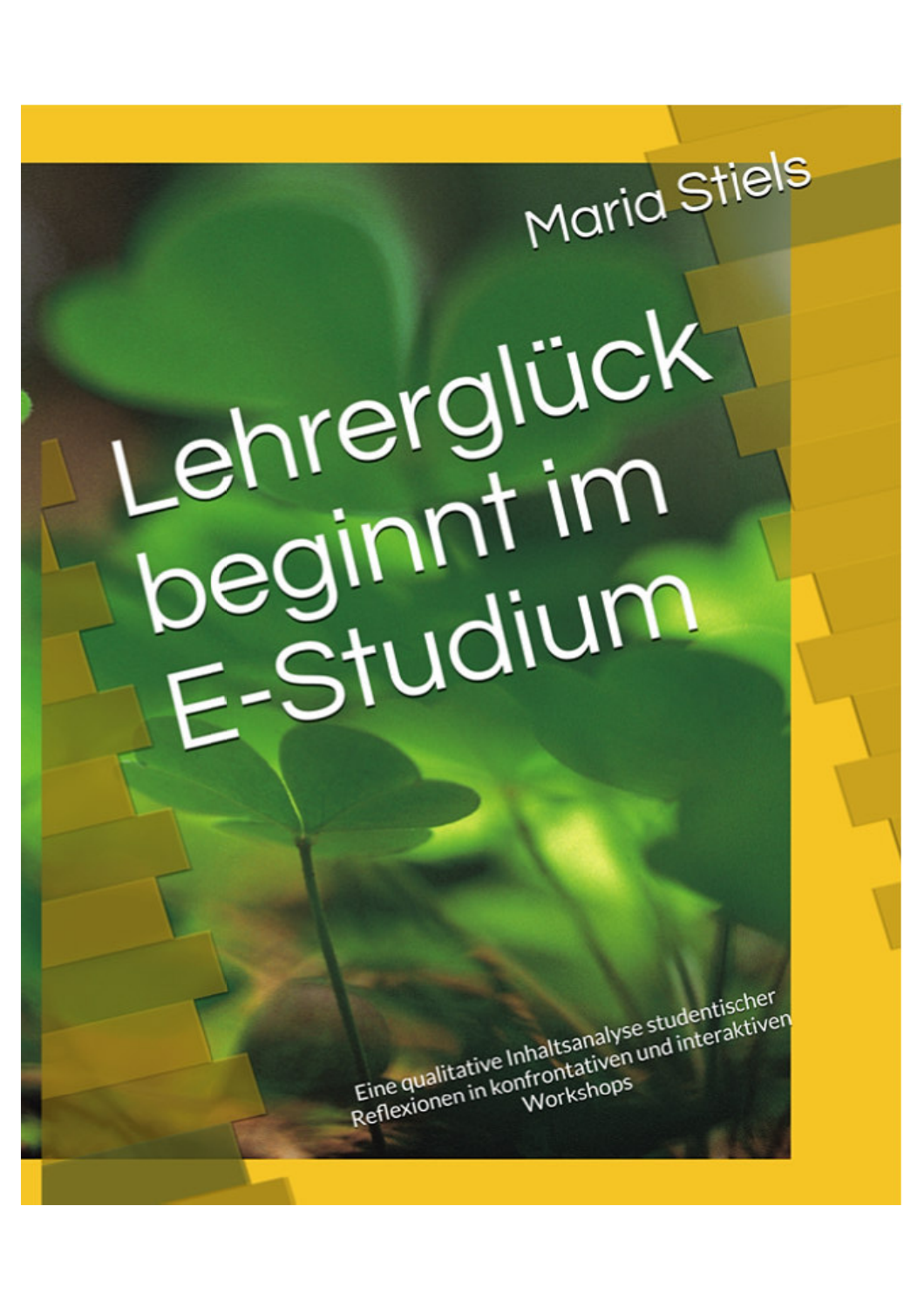Maria Stiels

Lehrerglück beginnt im (E)- Studium?!-Eine qualitative Inhaltsanalyse studentischer Workshop-Reflexionen in konfrontativen und interaktiven Workshops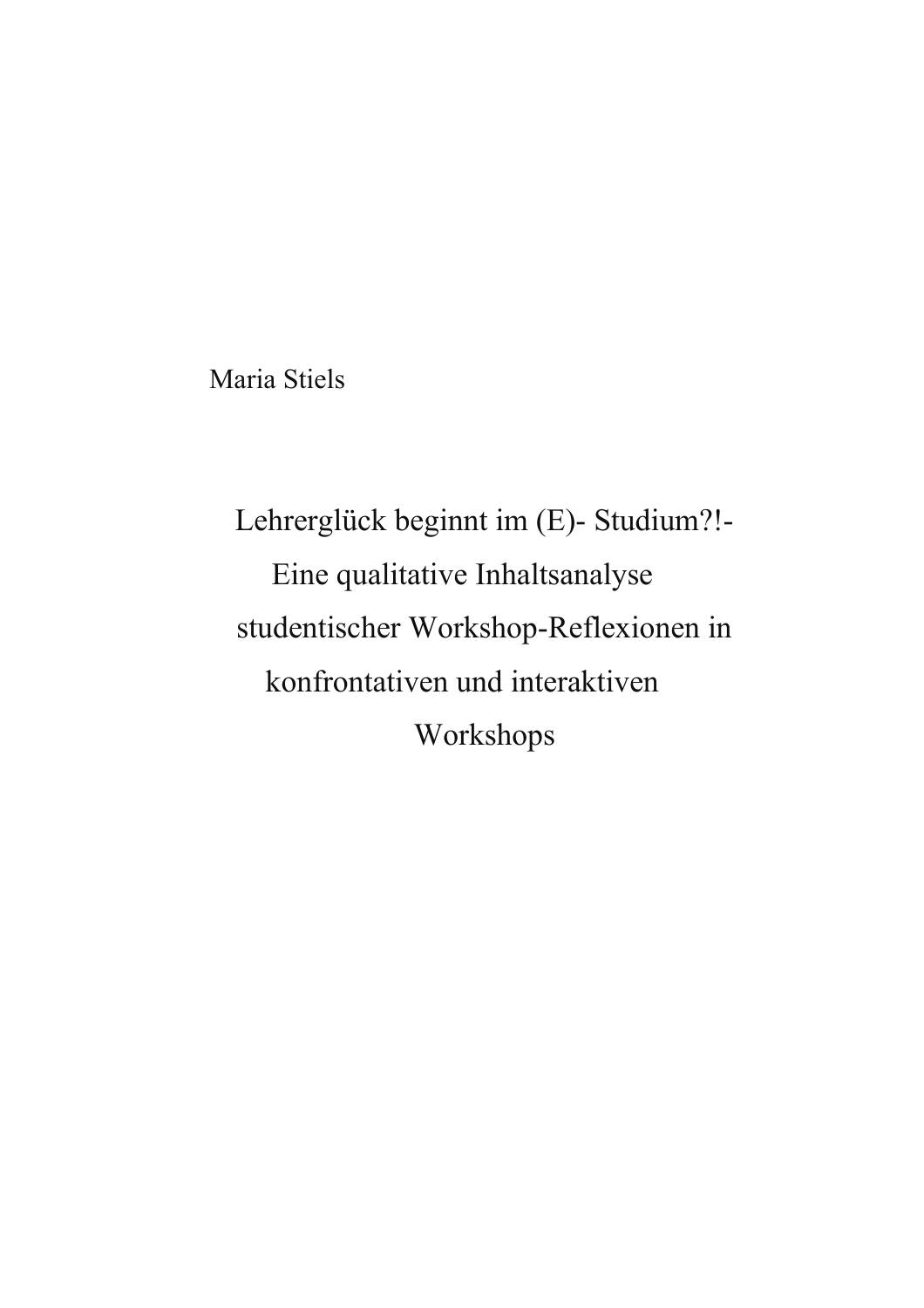"Glück" – mein Hauptfach im Lehrerstudium

Bedeutet "Glück" viel Geld, Gesundheit, Freundschaft?

Und weiter gefragt, was bedeutet dann "Lehrerglück": Lernwillige Schüler/innen, "lange Ferien", gutes Gehalt?

Ich bin mir sicher, dass sich diese Fragen nicht pauschal beantworten lassen. Letztlich wird jeder sein "Glücks-Erleben" selbst definieren bzw. finden müssen.

Wie meine Studie verdeutlicht, lassen sich bereits im Studium die Tore fürs Berufs-"Glück" öffnen. Und wie?

Die Antwort dazu fand ich im letzten Teil meines Lehramtsstudiums in Köln.

# Mein wichtigstes Studien-Ergebnis gebe ich vorweg bekannt: Kommunizieren erwies sich als das "A und O", um eine glückliche Lehrperson zu werden!

Die Bedeutsamkeit des Kommunizierens erlebte ich in den "Konfrontativen und Interaktiven Workshops" von Prof. Karl- J. Kluge. Wir Studierende wurden ermutigt und angeleitet, über unsere inneren Einstellungen und Haltungen unter anderem hinsichtlich unseres zukünftigen Berufslebens und über alle Stolpersteine und Hürden, die wir bereits in unserer Gruppe vorfanden, nachzudenken und Lösungsmöglichkeiten zu entwickeln und dieselben anzuwenden.

Fragen wie: Wie verhalte ich mich nach einer Beleidigung durch einen Schüler oder eine Schülerin? Fühle ich mich emotional aufgewühlt und gehe dadurch voreingenommen in die nächste Konfrontation mit dem besagten "Störenfried"? Oder gelingt es mir an Ort und Stelle, aus einer "Metaperspektive" die eskalierte bzw. reaktive Situation zu betrachten und sehe dadurch u.a. auch persönliche Gegebenheiten für die Reaktion des Schülers bzw. der Schülerin? Ist sie/er unzufrieden, gelangweilt, über- oder unterfordert? Gibt es Probleme zu Hause, mit Mitschüler/innen oder Lehrer/innen? Ist der/die Schüler/in besorgt, verängstigt, unsicher oder verärgert?

Weiß ich – die Lehrende- wieso ich so reagiere und nicht anders? Was lernte ich, um mit Störungen gewaltfrei umzugehen? Brodelt eventuell in mir selbst ein gewisses Maß an Unzufriedenheit, Angst oder Unsicherheit, die mir die achtsame Kommunikation mit meinen Schüler/innen, Kolleg/innen und Eltern erschwert?

Fragen über Fragen.... Und dann noch etwas: Antworten musste jeder individuell finden! Deshalb erachte ich es als bedeutsam, mir gerade über Beziehungsaspekte schon im Studium Gedanken zu machen, meinem "Glück" im Beruf entgegenzugehen, "offen" zu werden und Glück als solches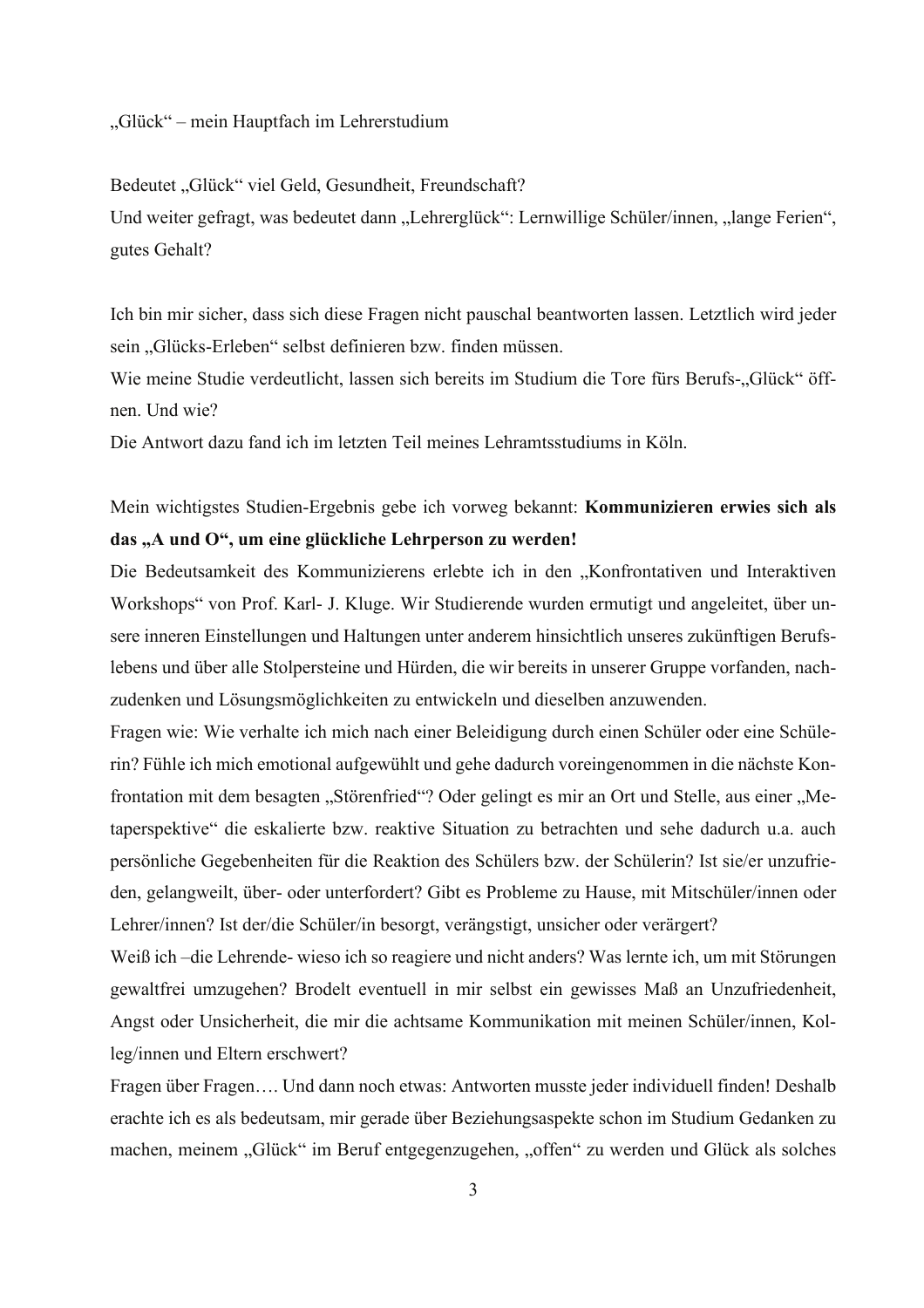zu "erkennen". Vielleicht zeigt sich mein "Glück" in Kleinigkeiten, wie die nette Geste einer Kollegin oder es zeigt sich im Sonnenschein auf dem Weg in die Schule. Mein "Glück" kann noch so klein sein, doch es ist wichtig etwas als "Glück" wahrzunehmen.

Und so lade ich Sie in jene Werkstatt ein, in der für mich und andere in K.J. Kluges Universitäts-Workshops die Tore zum Glückserleben geöffnet wurden.

Diese Vielzahl an Studienfragen stellte ich mir an zahlreichen Workshoptagen. Angefangen hat meine Glücksforschung mit dem Einlassen auf mein neues Thema "Positive Psychologie" und deren Bedeutung für mein Berufsleben und dessen Auswirkung auf mein Schüler-Lehrer-Verhältnis. "Aufblühendes Lehrerverhalten" in seinen Auswirkungen auf mich und meine zukünftigen Schüler/innen wollte ich kennen und anwenden lernen. Und so begann ich mich und meine Kommilitonen nach deren Erfahrungsprozessen in Karl- J. Kluges Workshops zu befragen. Ausgangsmaterial für meine Auswertungen waren die LernPROZESSjournale oder die "Glücksportfolios" (im Sinne von Barbara Fredrickson) an jedem Workshoptag. Die Ergebnisse meiner Untersuchung stelle ich Ihnen & der Öffentlichkeit gern vor. Alle Interessierte dürfen erfahren, wie ich zu meinen ersten Glückserfahrungen und -ergebnissen in meinem Lehrerstudium fand, mit denen ich ins Berufsleben einstieg.

Maria Stiels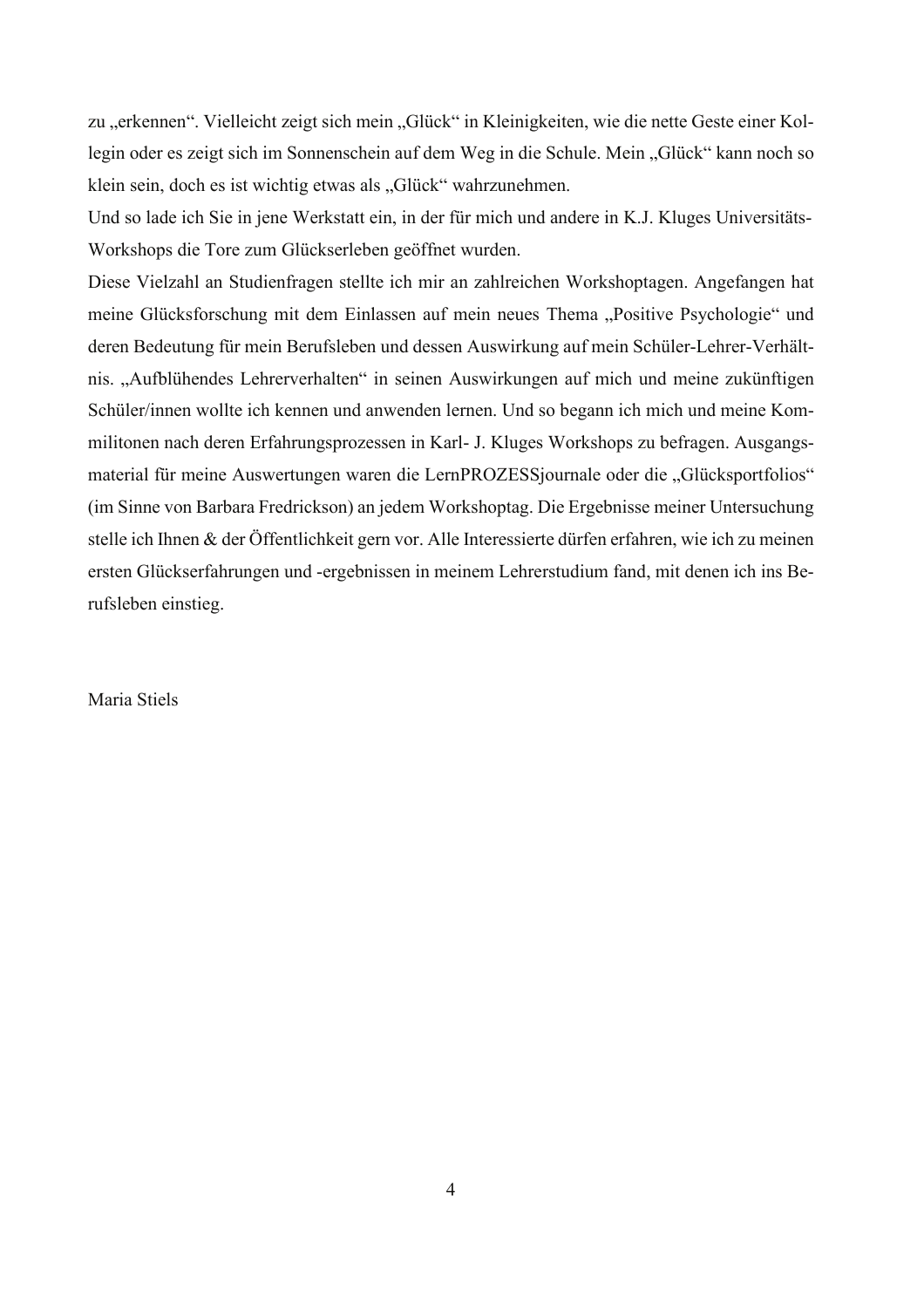#### **Opening Story**

8:30h Montagmorgen. Ich sitze in der Klasse 6a einer Gesamtschule am Niederrhein. Die Schüler arbeiten an einer Aufgabe, die die Lehrerin gerade ausgegeben hat. Damit Kai mit seiner Aufgabe beginnt, motiviere ich mit den Worten: "Schau mal Kai, das ist eine ähnliche Aufgabe, wie du sie Freitag schon gelöst hast. Ich bin mir sicher, dass du auch diese Aufgabe lösen kannst." Danach arbeitet auch er konzentriert an dieser Aufgabe. Ich schaue mich in der Klasse um und bin stolz auf mich, dass ich es geschafft habe, Kai mit dem Arbeitsblatt zu beschäftigen. Alle Schüler verhalten sich ruhig, schon fast zu ruhig...

Plötzlich werde ich aus meinem Gedanken an meinen gelungenen Start in diese Woche durch ein lautes Scheppern und Rufen gerissen. Ich schaue zu Kai, der das Mäppchen seines Nachbarn durch die Klasse wirft und diesen auch noch aufs Übelste beschimpft, ihn zugleich von seinem Stuhl drängt. Ich stürme los, um Schlimmeres zu vermeiden, da mir bekannt ist, dass Kai nicht nur verbal, sondern auch körperlich seine Mitschüler bereits in der Vergangenheit attackiert hat.

Nun beschimpft Kai auch mich: "Du dumme Schlampe, lass' mich in Ruhe!" Diese Aussage lässt mich in meinem Handeln innehalten, ich bemerke, wie Wut in mir hochsteigt. Sofort versuche ich ruhig zu bleiben. Doch meine Stimme erhebt sich, ich fange zu schwitzen an und werde nervös. Mir gelingt es, Kai aus dem Klassenzimmer und dadurch aus der aktuellen Konfliktsituation physisch herauszudrängen. Ich entschließe mich dazu, mit ihm gemeinsam den Sonderpädagogen der Klasse aufzusuchen, da ich mich durch Kais verbale Beleidigung verletzt und hilflos fühle. Kai kocht vor Wut, immer wieder schlägt er gegen eine Wand und schreit laut: "Ich raste gleich so richtig aus! Lasst mich doch alle in Ruhe!" Auch den Sonderpädagogen beschimpft Kai. Doch dieser bleibt äußerlich ruhig. Kein Anzeichen davon, dass er sich in seiner Person angegriffen oder beleidigt fühlt. "Wie macht der das nur?", frage ich mich. Er spricht in einem beruhigenden Ton mit dem Jungen. "Kai, möchtest du vielleicht ein Glas Wasser trinken? Du bist ja ganz außer Atem. Setz dich erst einmal, ich hole dir etwas zu trinken."

Ich bin sprachlos! Da ist dieser Junge, der von einem auf den anderen Augenblick auf 180 war und alles und jeden wütend attackierte. Und da steht dieser Sonderpädagoge, der äußerlich unbeeindruckt von diesem Auftreten erscheint und ruhig und sachlich mit Kai spricht. Ich bin fasziniert! Es scheint so, als pralle Kais Beschimpfung an dem Sonderpädagogen ab, so als ob er gar nichts von der Beschimpfung gehört hätte. Der Sonderpädagoge spricht den Vorfall im Klassenraum nicht zu Beginn seines Gespräches mit dem Jungen an, da er weiß, dass es Kai "nicht gut geht".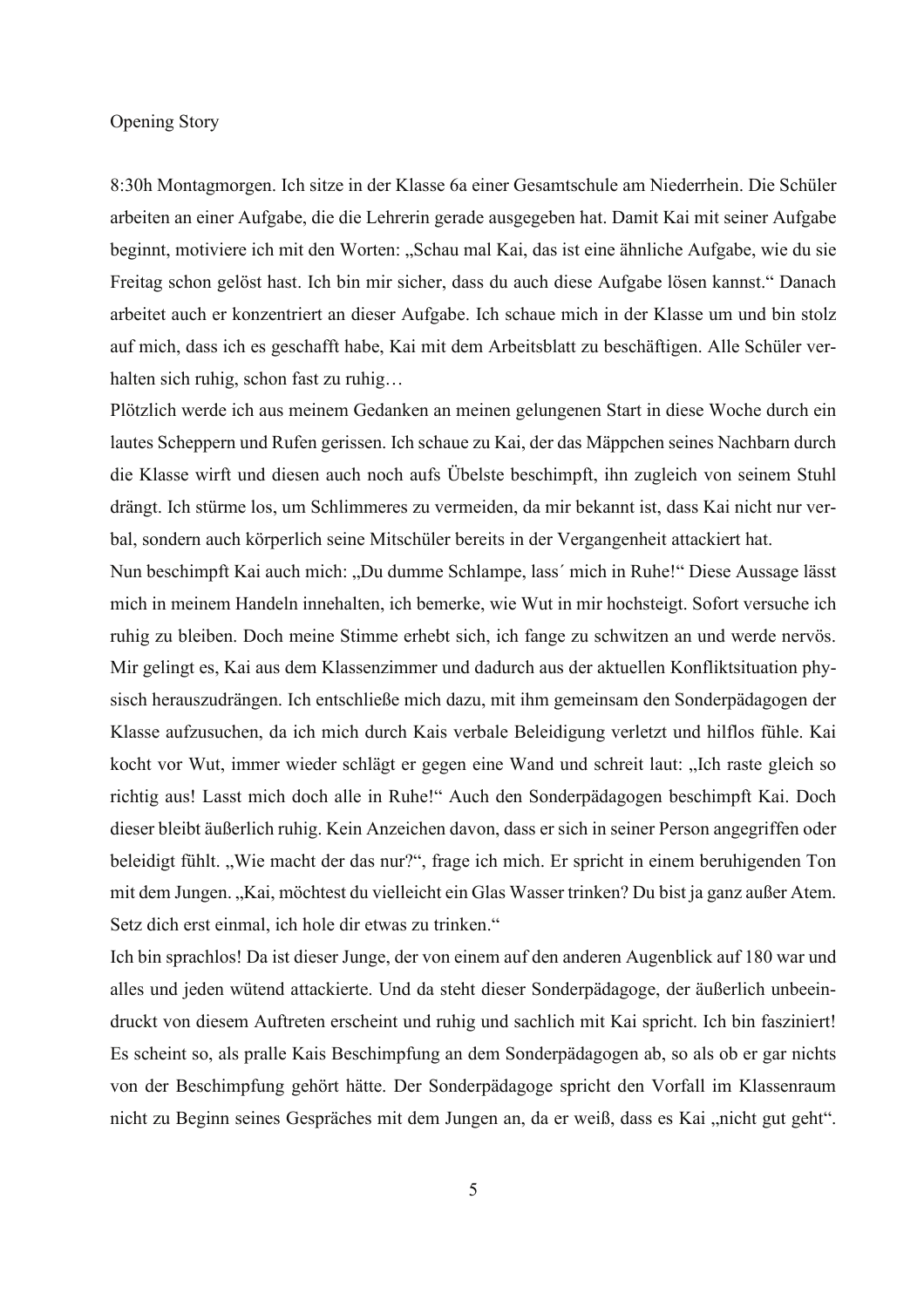Er bringt Kai Wertschätzung entgegen, trotz dessen aggressiven und für mich sinnlosen Verhaltens.

"Das möchte ich auch können!", denke ich mir.

Und so entscheide ich mich, das Lehramt der Sonderpädagogik mit dem Förderschwerpunkt emotionale und soziale Entwicklung an der Universität zu Köln zu studieren!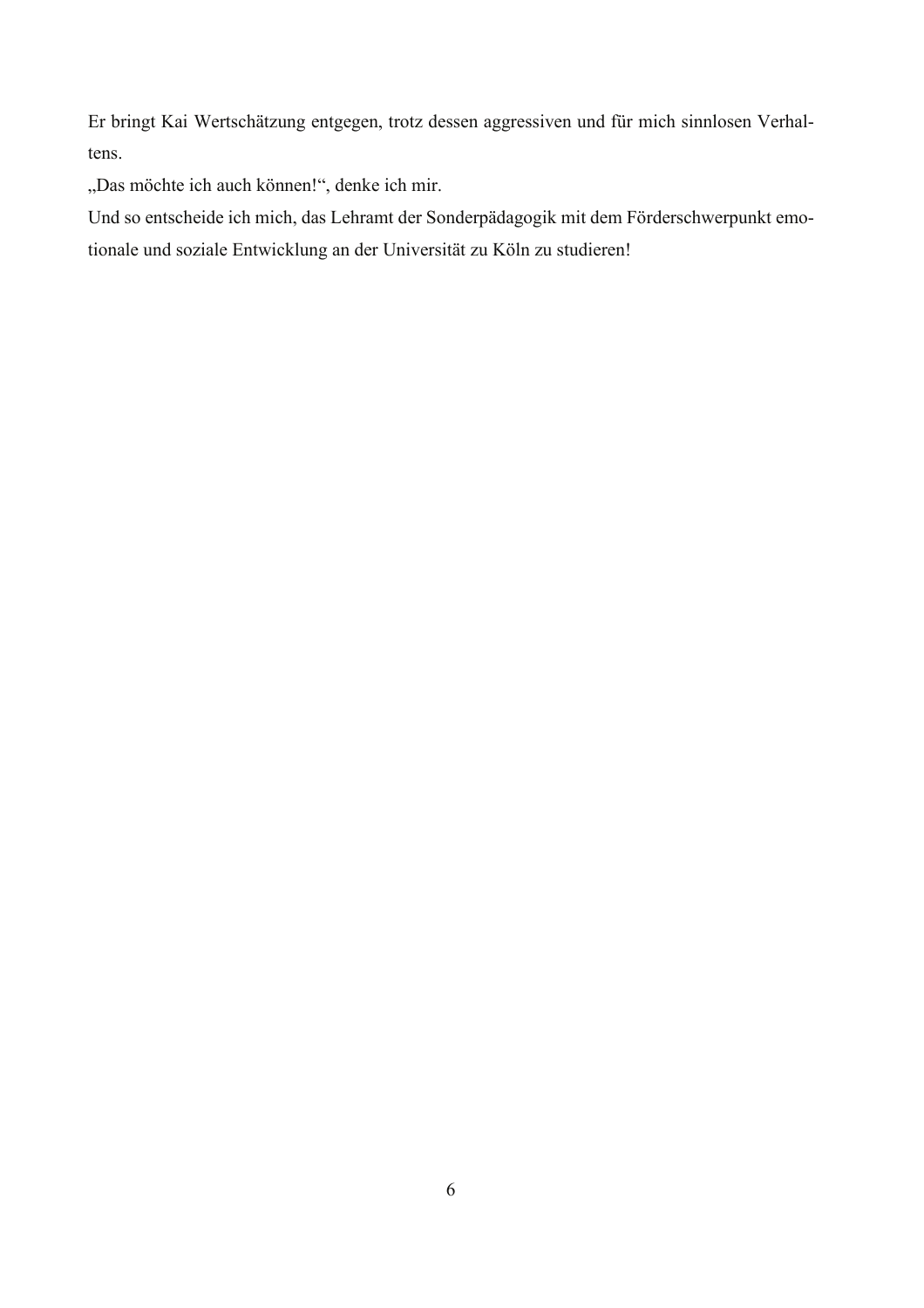#### **Inhaltsverzeichnis**

| I. Was vor der Analyse der LernPROZESSjournale zu bedenken war - oder:                  |  |
|-----------------------------------------------------------------------------------------|--|
|                                                                                         |  |
| 2. "Schülerglück ist Lehrerglück?" - oder: Erste Aspekte des "Lehrerglücks"  16         |  |
| 2.1 Auf das Wahrnehmen und den kompetenten Umgang mit Gefühlen kommt es stets an -      |  |
|                                                                                         |  |
|                                                                                         |  |
|                                                                                         |  |
|                                                                                         |  |
|                                                                                         |  |
| 3. Was fange ich mit diesen LernPROZESSjournalen an? - oder: Begründung der Auswahl     |  |
|                                                                                         |  |
| 4. Worauf ich bei der Analyse zu achten hatte – oder: Einblicke in die Grundlagen der   |  |
|                                                                                         |  |
| 5. Was genau möchte ich mit Hilfe dieser Studie erfahren? – oder: Fragestellung und     |  |
|                                                                                         |  |
| II. LernPROZESSjournale unter der Lupe - oder: Der empirische Teil  75                  |  |
| 6. Wie ging ich bei der angewandten qualitativen Inhaltsanalyse vor? – oder: Methode 75 |  |
| 6.1 Woher stammten diese LernPROZESSjournale? - oder: Beschreibung der Stichprobe. 75   |  |
|                                                                                         |  |
|                                                                                         |  |
|                                                                                         |  |
|                                                                                         |  |
| 8.1 Bedeutung der Ergebnisse im Hinblick auf Hypothesen und Forschungsfrage 85          |  |
|                                                                                         |  |
|                                                                                         |  |
|                                                                                         |  |
|                                                                                         |  |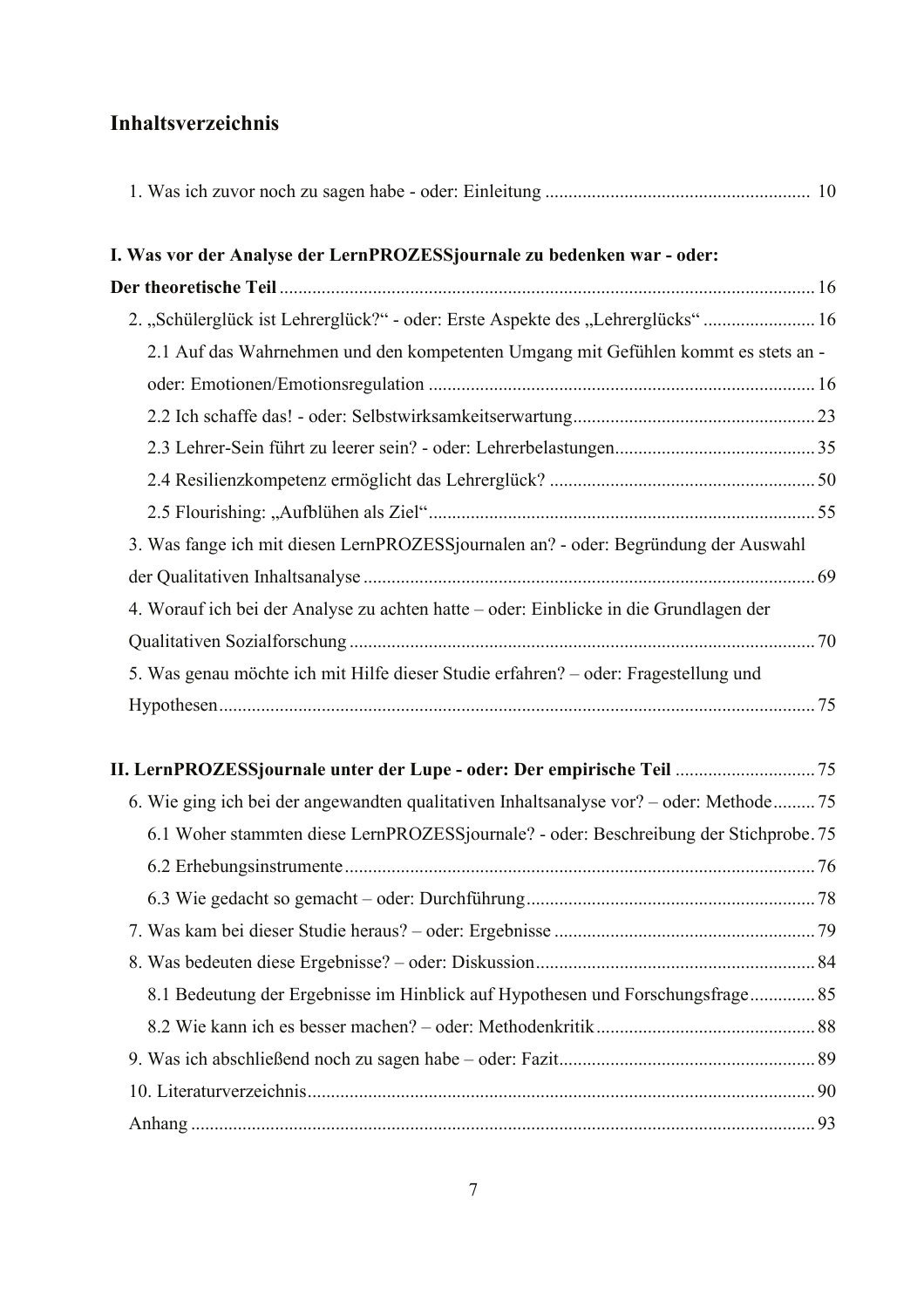# Abbildungsverzeichnis

| Abbildung 1:         | Prozessmodell selbstregulativer Zielerreichungsprozesse (R.<br>Schwarzer, 1998, S.165)                                                                                               |
|----------------------|--------------------------------------------------------------------------------------------------------------------------------------------------------------------------------------|
| <b>Abbildung 2:</b>  | L.i.N.D. $^{\circ\circ}$ - Ansatz von K.-J. Kluge (2006, S.130)                                                                                                                      |
| <b>Abbildung 3:</b>  | Musterverteilung bei Lehramtsstudierenden und Referendaren im Vergleich<br>zu den jüngeren Lehrern (Männer und Frauen jeweils zusammen genom-<br>men) (U. Schaarschmidt, 2005, S.69) |
| <b>Abbildung 4:</b>  | Musterverteilung bei Lehramtsstudierenden im Zusammenhang mit der<br>Selbsteinschätzung zur Richtigkeit der Berufswahl (U. Schaarschmidt 2005,<br>S.69                               |
| Abbildung 5:         | Charakteristika des Risikomusters A und darauf abgestimmte Interventions-<br>maßnahmen (U. Schaarschmidt, 2005, S.107)                                                               |
| Abbildung 6:         | Charakteristika des Risikomusters B und darauf abgestimmte Interventions-<br>maßnahmen (U.Schaarschmidt, 2005, S.107)                                                                |
| <b>Abbildung 7:</b>  | Module des "Potsdamer Trainingsmodell" nach U. Schaarschmidt/U.<br>Kieschke, 2007                                                                                                    |
| <b>Abbildung 8:</b>  | Musterverteilung bei Lehramtsstudierenden vor und nach dem Training im<br>Vergleich mit der nicht trainierten Kontrollgruppe (U. Schaarschmidt/ U.<br>Kieschke, 2007, S.143)         |
| <b>Abbildung 9:</b>  | kongeniale Verbindungen zwischen den Ansätzen der Positiven Psycholo-<br>gie und K.-J. Kluges konfrontativem und interaktivem, humanwissenschaft-<br>lichen Workshop-Ansatz          |
| Abbildung 10:        | Ablaufmodell zusammenfassender Inhaltsanalyse (P. Mayring, 2010, S. 68)                                                                                                              |
| <b>Abbildung 11:</b> | Zusammenfassende Ergebnisdarstellung der Studie: Lehrerglück beginnt im<br>(E)- Studium?!                                                                                            |

Abbildungen, die nicht mit einem Quellennachweis belegt sind, wurden selbst erstellt.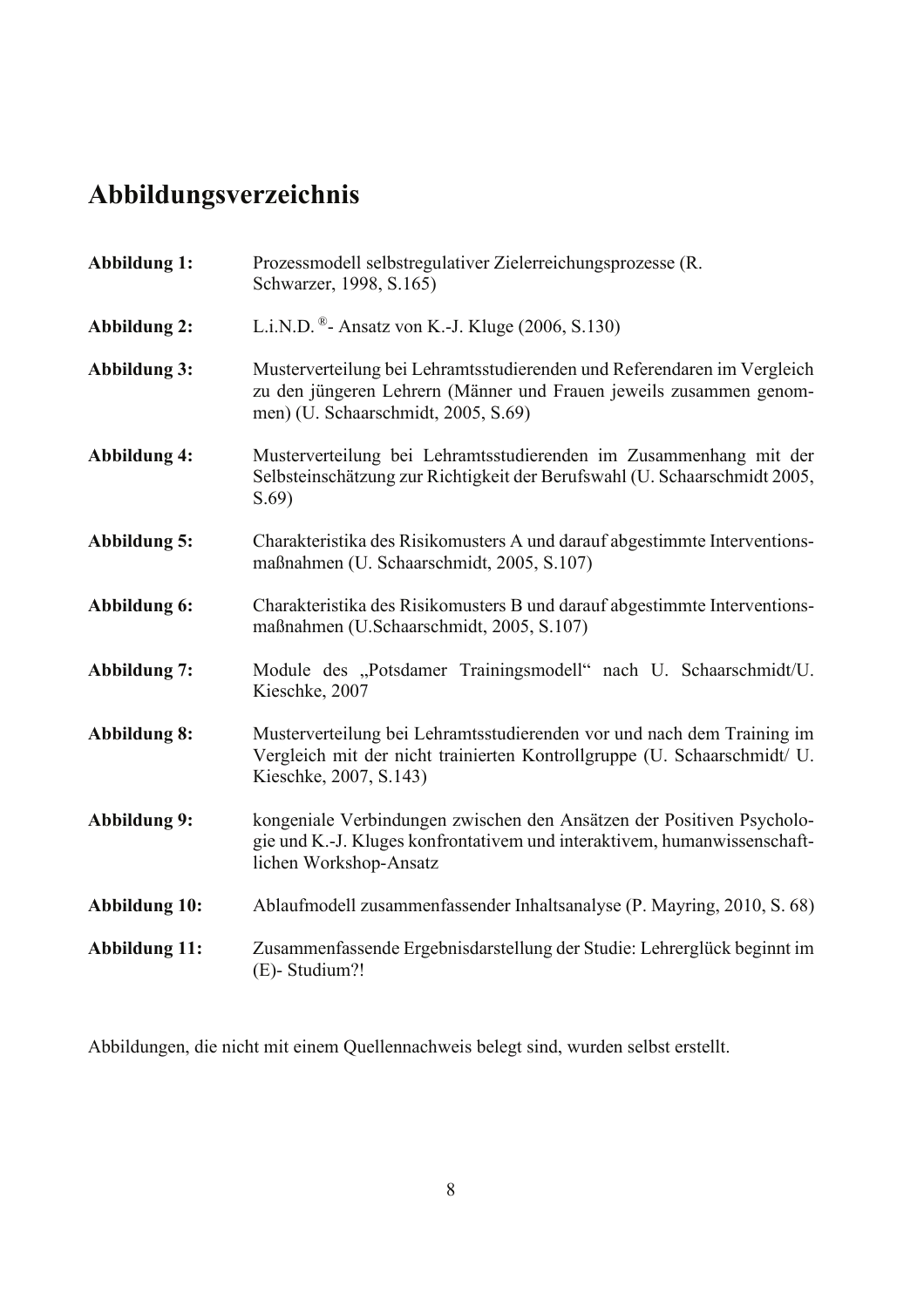#### 1. Was ich zuvor noch zu sagen habe - oder: Einleitung

In dieser kurz gefassten Einführung lade ich Sie ein, mitzuerleben und zu erkennen, was ich in Karl- J. Kluges Workshops erlebte und erlernte, denn ein Unbeteiligter wird sich kaum vorstellen können, was sich wie ereignete und zugleich Lernen initiierte. Es handelte sich um Lernen in der Gruppe durch Erfahrungen machen, sich zugleich an "Ort und Stelle" zu reflektieren und um auch "an Ort und Stelle", sprich in einem Uni-Seminar/Workshop, Konsequenzen zu ziehen.

Zunächst zur Person des Workshopsleiters:

Univ. Prof. Dr. Karl-Josef Kluge war von 1968 bis 1998 Lehrstuhlinhaber und Direktor des Seminars für Erziehungsschwierigenpädagogik der Universität zu Köln. Nach seiner Emeritierung (= Entpflichtung) im Jahre 1998 bot derselbe weiterhin Workshops im Schwerpunkt, Emotionale und soziale Förderung" an. Aus diesen Workshops, die von ihm konfrontativ und interaktiv angelegt waren, stammen die Selbstreflexionen der Teilnehmer/innen, die in der vorliegenden Studie vor den Augen der Öffentlichkeit vorgestellt, erklärt und evaluiert werden.

"Was sind "konfrontative und interaktive Workshops" und welche Theorien fließen in die Gestaltung ein?", dürfen Sie mich fragen.

Auf diese Frage geht die Autorin im Folgenden gerne ein:

Dem Leitsatz- ohne Verwirrung findet kein Lernen statt- konnte ich [...] viel Substanz anbringen und verstand die Anfangsphase des Seminars im Nachhinein als bewusst erzeugte Praxiserfahrung. (Auszug aus LernPROZESSjournal 18, S.3)

Die Art von Seminar war etwas Neues für mich, da ich diese Struktur noch nie zuvor an der Universität erlebt habe. Ich musste lernen, mich für diese neue Struktur zu öffnen, diese kennen zu lernen und erleben zu wollen sowie den Mut zu haben etwas Neues auszuprobieren. (Auszug aus LernPROZESSjournal 21, S.5)

Diese zwei Auszüge aus den mir vorliegenden LernPROZESSjournalen verdeutlichen die eher ungewohnte Art K.-J. Kluges Workshopgestaltung. Studierende berichteten von einer Struktur, die sie in anderen universitären Angeboten noch nicht erlebt hatten und von Verwirrung, die ihnen "trotz allem" zum Lernen verhalf.

Das Wort "konfrontativ" stammt von "Konfrontation" ab: Jemanden mit etwas "konfrontieren" meint zum einen, "jmdn. jmdm. anderen gegenüberstellen, bes. um etwas aufzuklären" und zum anderen "jmdn. in eine Situation bringen, die ihn zur Auseinandersetzung mit etwas Unangenehmen zwingt" (Duden, 2007)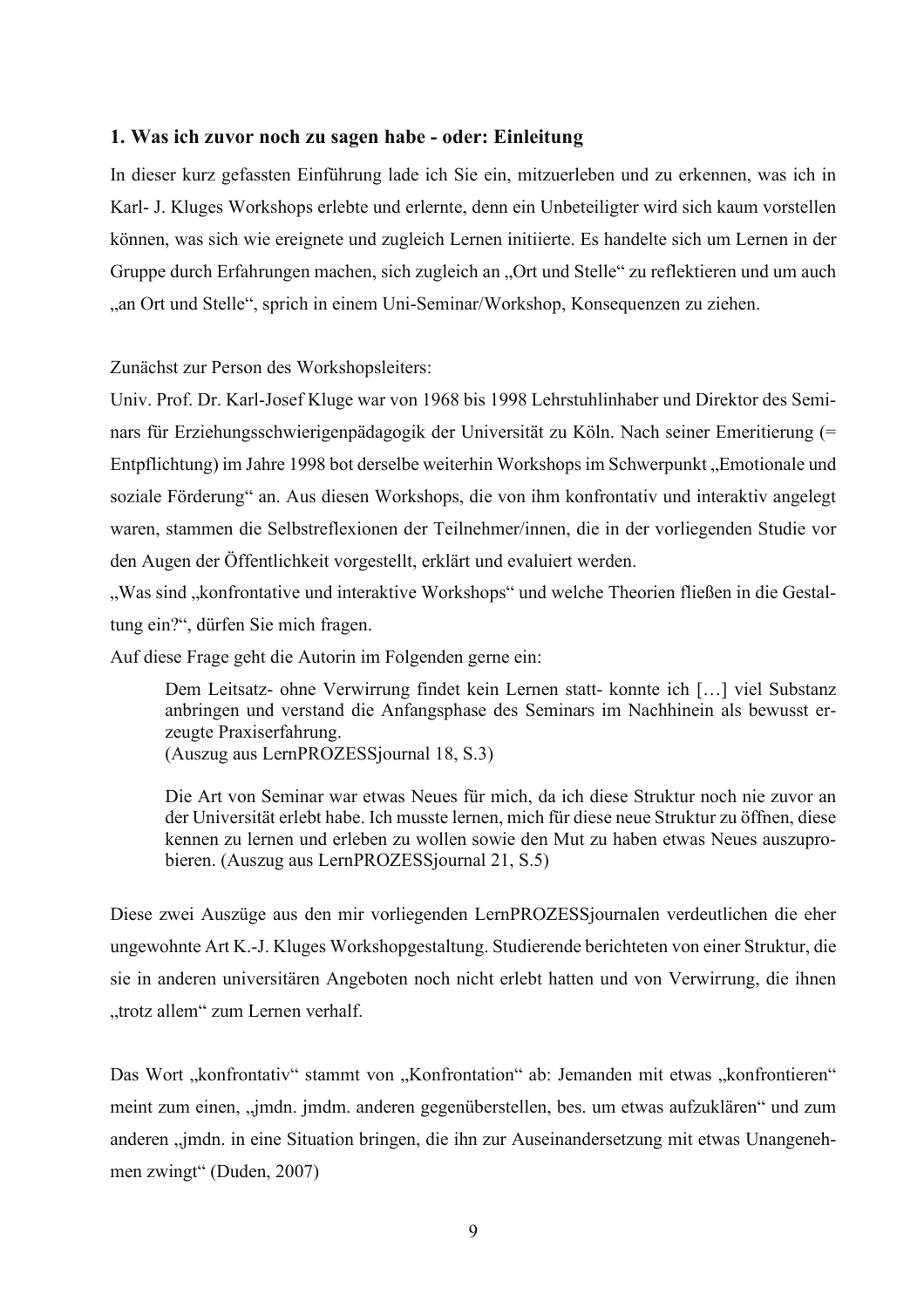Diese Worterklärung fand ich wortwörtlich auch in den Selbstreflexionen der mir vorliegenden LernPROZESSjournale.

Während der Diskussion bemerkte ich, dass es mich erleichterte, zu sehen, dass auch andere durch Herrn Kluges konfrontative Art ins Schwitzen gerieten, da ich durch sie beobachten konnte, dass sie die Konfrontation nicht bedrohte, sondern ein Raum geboten wurde, Aussagen zu überprüfen, Ausdrucksweisen zu verbessern, um mehr Klarheit zu entwickeln. Es ist interessant, wie ungewohnt es für mich ist auf Herrn Kluges Art und Weise konfrontiert zu werden[...]. (Auszug aus LernPROZESSjournal 13, S.7)

Das Wort "interaktiv" impliziert die Bereitschaft und das Ermöglichen zu einer Interaktion. (vgl. Duden, 2007)

In den besagten Workshops wurde beispielsweise über eingebrachte Zitate, wie "Der längste Weg beginnt mit dem ersten Schritt" (Karl-J. Kluge) oder "Unterschiedlichkeit ist die Norm" (Karl-J. Kluge) diskutiert und über persönliche Wertvorstellungen, wie z.B. Authentizität im Lehrerberuf gesprochen. Durch Rollenspiele oder eingebrachte Erlebnisse aus der Praxis wurden Situationen durchgespielt bzw. durchgesprochen und gemeinsam mit der Gruppe und dem Leitenden wurde nach Lösungsvorschlägen gesucht.

Die Definition von "Workshop", die sich auf einen "Kurs, Seminar o.Ä., in dem in freier Diskussion bestimmte Themen erarbeitet u. praktische Übungen durchgeführt werden" (Duden, 2007) bezieht, gehören mit zum Setting von Kluges Angeboten.

Nach Karl-J. Kluge handelte es sich in den konfrontativen und interaktiven Workshops um Lern-/Studienangebote, in denen sich die Studierenden und der Leitende aktiv mit etwas, jemandem oder sich selbst "vor Ort" und auch noch danach auseinandersetzten. Begleitet wurde die fachliche Diskussion mit Übungen oder Erlebnissen vor Ort in Gegenwart anderer. Karl-J. Kluge strebte das Implementieren von Handlungs- und Beziehungsfähigkeit der zukünftigen Sonderpädagogen an. (vgl. K. Fitting, 1996, S.594) Im Anschluss an diese Workshops erstellten dieselben Studierenden außerhalb der Workshops LernPROZESSjournale.

Unter einem LernPROZESSjournal wird ein Instrument zur Reflexion verstanden, mit dem die Lernenden über ihre Handlungen und Denkweisen und die der anderen nachdenken. (vgl. A. Zeder, 2006, S.35) Als Beispiel für diese Sichtweise diente der folgende Auszug eines LernPRO-ZESSjournals.

Besonders angeregt haben mich im Seminar die LernPROZESSjournale meiner Kommilitoninnen und Kommilitonen. In erster Linie fand ich meine eigenen Gedanken, Ängste, Wünsche und Zweifel oft in den Vorträgen der Anderen wieder und fühlte mich dadurch sicherer und mit meinen Emotionen nicht alleine. (Auszug aus LernPROZESSjournal 2,  $S.7f.$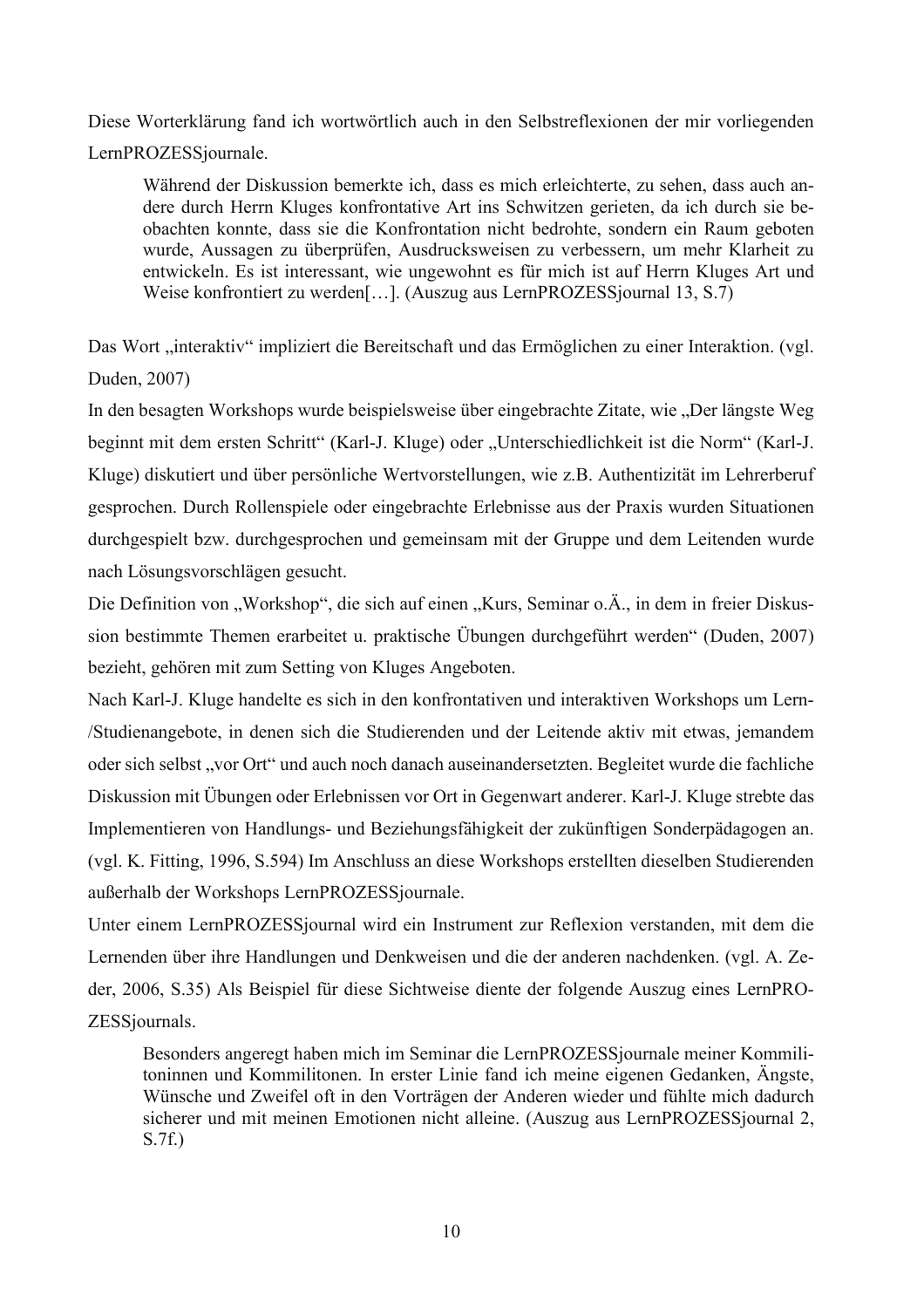In den Workshops von Karl- J. Kluge wurde der PROZESS des Lernens betont, um zu verdeutlichen, dass Lernen auch immer wieder Anstrengungen erwartet. Daher wurde dieses Wort in Großbuchstaben gesetzt, um sichtbar zu machen, dass Lernen in der Regel in Qualitätsprozessen angelegt ist und auf Gelerntem aufbauen will.

Um ihre eigene Person intensiver nach allen Seiten hin kennenzulernen, müssen sie selbstexplorative Reflektionen in ihrer Dokumentationsmappe führen. Zur eigenen Klärung ihrer Persönlichkeit reflektieren sie die verschiedenen Erfahrungen in unserer Gruppe und mit mir [Karl- J. Kluge]. (E.-M. Saßenrath-Döpfke, 1996, S.602)

Während ich bisher meinen Fokus der Betrachtung auf die konfrontativen und interaktiven Workshops gelegt habe, richte ich nun meine Ausführungen mehr auf die Person Karl-J. Kluge, um seine "Lernwerkstatt" anderer Art zu verstehen.

Karl- J. Kluge gilt als Vertreter der Humanistischen Psychologie. (vgl. A. Krenz, 1996, S.630) Sein Trainingsschwerpunkt bezieht sich auf das Erleben des Menschen. K.-J. Kluges Bekenntnis lautet: Lernen erfolgt in Beziehung. (K.-J. Kluge)

Im Zentrum der Aufmerksamkeit steht die erlebende Person. Damit rückt das Erleben als primäres Phänomen beim Studium des Menschen in den Mittelpunkt. [...] Der Akzent liegt auf spezifisch menschlichen Eigenschaften, wie der Fähigkeit zu wählen, der Kreativität, Wertsetzung und Selbstverwirklichung [...]. (C. Bühler/M. Allen, 1973, S.7)

Diese Aussagen stammen von Charlotte Bühler und Melanie Allen (1973), die exzellent wiedergeben, was die Grundsätze von K.-J. Kluges Workshops ausmachen.

Und so stehen für Karl- J. Kluge der studierende Mensch, die Gruppe und das Thema stets im Mittelpunkt. In seinen Studienangeboten verfolgt derselbe eine begabens- und ressourcenorientierte sowie "personenzentrierte" (im Sinne von C. Rogers<sup>1</sup>) Vorgehensweise, was die Studierenden auch in ihren LernPROZESSjournalen direkt zum Ausdruck brachten:

Den Ansatz von Herrn Kluge, der nach der personenzentrierten Konfrontation arbeitet, kann ich rückblickend als sehr erfolgreich im Bezug zu meiner Person beurteilen. Ich habe erfahren können, wo sich bei meiner Person noch "Schwachstellen" oder emotionale Defizite befinden, und wo ich denke, dass ich in meiner Tätigkeit als Lehrer gut gerüstet bin. (Auszug aus LernPROZESSjournal 24, S.14)

<sup>&</sup>lt;sup>1</sup> Rogers, Carl. R. (1984): Freiheit und Engagement. Personenzentriertes Lehren und Lernen. München: Kösel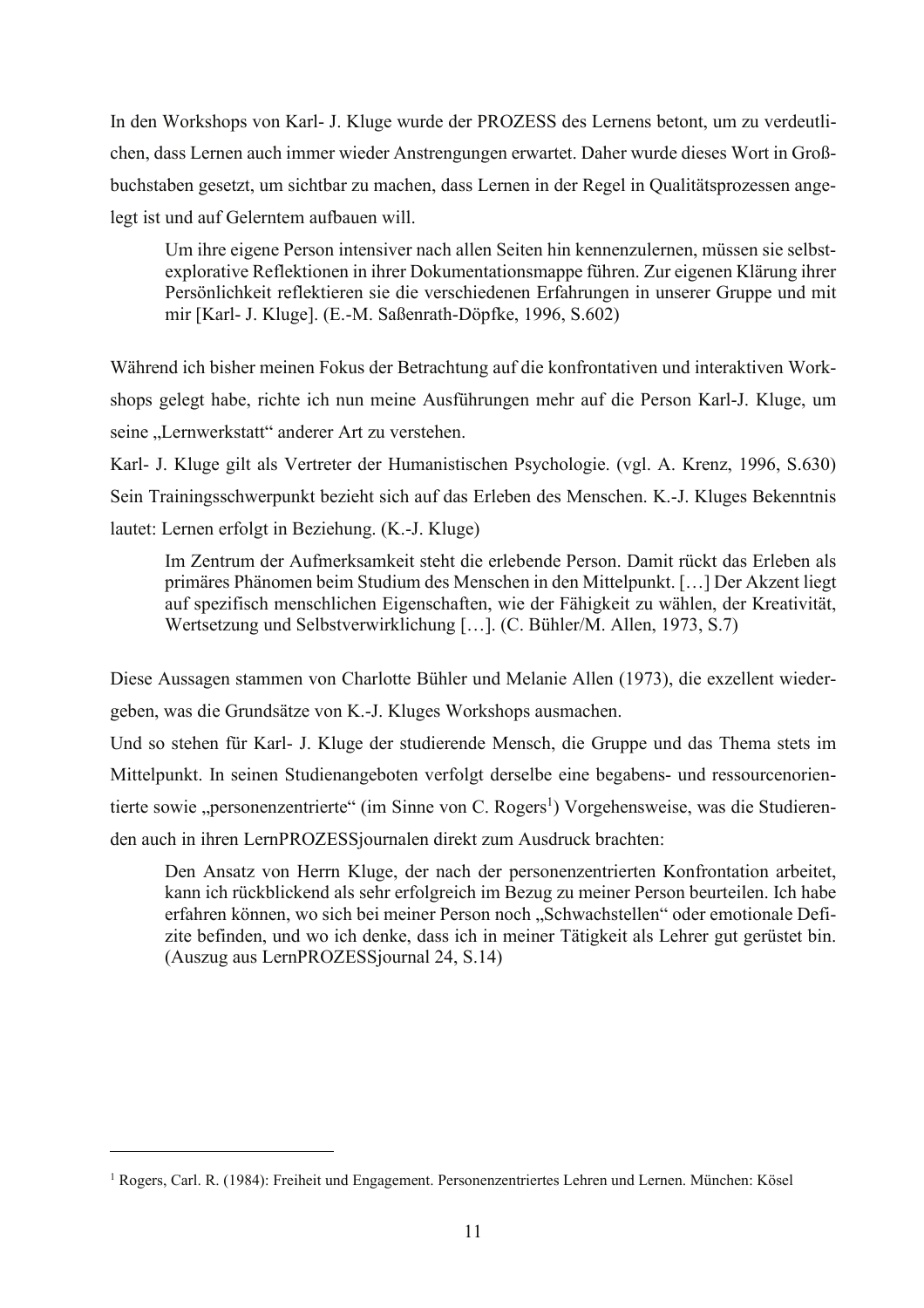Des Weiteren legt dieser Vertreter der Humanistischen Sonderpädagogik Wert auf das Anwenden von Ergebnissen aus der Kommunikationstheorie nach Friedemann Schulz von Thun<sup>2</sup>, Paul Watzlawick<sup>3</sup>, der Pfadfinderpädagogik Robert Baden-Powells<sup>4</sup> sowie auf die "Pädagogische Führungslehre" nach Peter Petersen<sup>5</sup>. Außerdem finden Grundsätze, Axiome und Methoden der "Themenzentrierten Interaktion" (TZI) nach Ruth Cohn und Barbara Langmaack<sup>6</sup> sowie des "Interaktionellen Lernens" nach Klaus W. Vopel<sup>7</sup> durchgehend Anwendung. (vgl. Kluge, 1989, S.5) Beispielsweise verdeutlichen die folgenden Zitate K.-J. Kluges Arbeitsweise in seinen konfrontativen und interaktiven Workshops an der Universität zu Köln:

"Meine Gefühle sollen keine Macht über dich gewinnen und deine Gefühle keine Macht über mich gewinnen."

"Gib Raum was im Raum ist."

"Person vor Methode."

(C. Rogers zitiert von K.-J. Kluge im Workshops: Inklusion: Lernen unter Ungleichen im Wintersemester  $2013/2014$ 

Ferner machte K.-J. Kluge sich in den USA mit der "Positiven Psychologie"<sup>8</sup> der Autoren Martin Seligman und Barbara Fredrickson vertraut. Deren Veröffentlichungen brachte dieser in seine Universitätsarbeit in Köln ein. K.-J. Kluge legt beispielsweise Wert auf die Achtsamkeit und das Erkennen von Fähigkeiten und Ressourcen einer Person. Deren Ansätze lebte Karl- J. Kluge den Studierenden vor, indem er z.B. gezielt auf deren Fähigkeiten achtete und nachfragte, welche Fähigkeiten jeder zukünftig in die Schulen einbringen mochte. Karl-J. Kluge nimmt in der Regel das

<sup>&</sup>lt;sup>2</sup> Schulz von Thun, Friedemann (2007): Miteinander Reden. Störungen und Klärungen. Band 1 (45. Auflage), Reinbek bei Hamburg: Rowohlt Taschenbuch Verlag

<sup>&</sup>lt;sup>3</sup> Watzlawick, Paul/ Bavelas, Janet B./ Jackson, Don D. (2011): Menschliche Kommunikation- Formen, Störungen, Paradoxien. 12., unveränd. Aufl., Bern: Huber

<sup>&</sup>lt;sup>4</sup> Baden-Powell, Robert (2004): Scouting for boys. Oxford: Oxford University Press

<sup>&</sup>lt;sup>5</sup> Petersen, Peter (1984): Führungslehre des Unterrichts. (Neuausg. nach d. 10. Aufl. 1971), Weinheim/Basel: Beltz

 $6$  Langmaack, Barbara (2011): Einführung in die Themenzentrierte Interaktion. Das Leiten von Lehr- und Arbeitsgruppen erklärt und praktisch angewandt. (5. vollständig überarbeitete Auflage), Weinheim/Basel: Beltz

<sup>7</sup> Vopel, Klaus W. (1994): Themenzentriertes Team-Training: Interaktion im Team- wie wird die Gruppe zum Team?. Hamburg: Isko-Pr.

<sup>&</sup>lt;sup>8</sup> Fredrickson, Barbara (2011): Die Macht der guten Gefühle. Frankfurt am Main: Campus Verlag

Sowie Seligman, Martin E.P. (2006): Learned Optimism. How to Change Your Mind and Your Life. New York: Vintage Books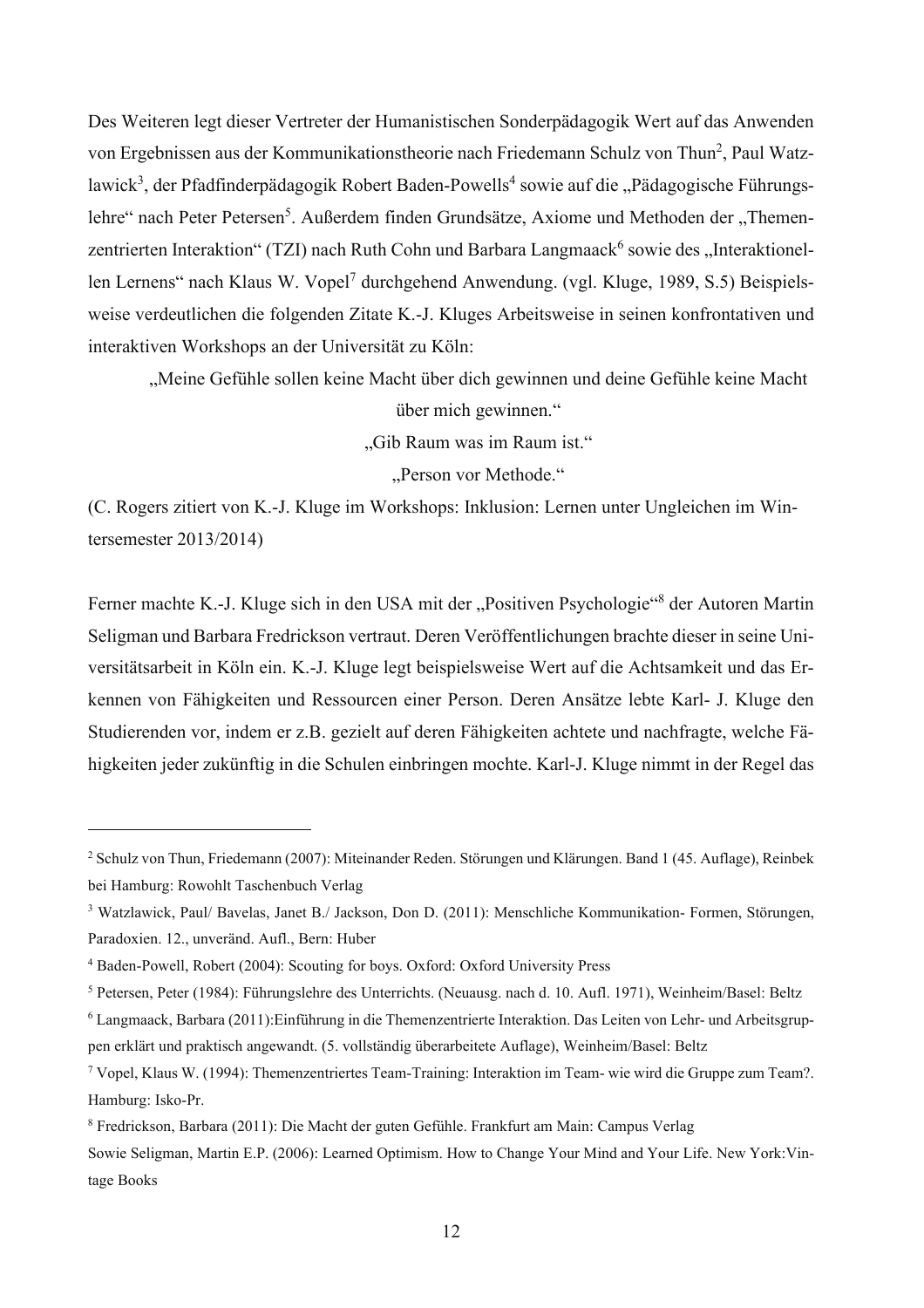Positive in der Workshop-Wirklichkeit in den Blick und fordert von den Studierenden ein, diese Überzeugungen auch in seinen Workshops zu erproben.

Durch meine persönliche Teilnahme an mehreren Workshops, erlebte ich Karl-J. Kluges Leiten und Kommunizieren persönlich an mir und an anderen. In einer Sitzung begeisterte mich dieser für das Buch von Barbara Fredrickson "Die Macht der guten Gefühle". Dieses Buch weckte mein Interesse an der Positiven Psychologie, sodass ich eine Workshop-Sitzung zu diesem Thema vorbereitete und durchführte. Laut der LernPROZESSjournale meiner Kommilitonen/innen hatten die von mir ausgewählten Inhalte und Übungen aus B. Fredricksons Buch Wirkung auf die Workshopteilnehmer/innen ausgeübt, indem sie zum Nachdenken über z.B. ihre Gefühle angeregt wurden.

Zum Punkt der Gefühle bleibt mir nachhaltig auch die von der Kommilitonin Maria gestaltete Unterrichtsstunde im Gedächtnis. [...] Mit relativ wenig Instruktion durch Maria gelang es ihr die Kommilitonen und Kommilitoninnen in die aktive Reflexion der eigenen Gefühlswelt zu bringen. (Auszug aus LernPROZESSjournal 18, S.7)

Aufgrund dieses, durchaus als positiv zu bewertendes, Feedbacks der Studierenden band Karl- J. Kluge verstärkt B. Fredricksons Positive Psychologie in seine Workshopgestaltung ein, indem er nun im Wechsel zu den von ihm erwarteten LernPROZESSjournalen "Positive Gefühlsjournale" anlegen ließ. Dieser Methodenansatz von B. Fredrickson, die sie selbst als "Positive Portfolios" (B. Fredrickson, 2011, S.254f.) betitelt, zielt auf das Herausfinden von "Quellen des Positiven" (ebd., S.255) in den Tagesabläufen der Personen.

Insgesamt ein Angebot, das zukünftigen (Förderschul-) Lehrpersonen verhelfen könnte, die "wohltuenden" positiven Situationen/Aktivitäten/Beziehungen im Alltag sichtbar zu machen und daraus (neue) Kraft für den anstrengenden Schulalltag zu schöpfen.

Mir persönlich verhalf die Beschäftigung mit dem Themengebiet der Positiven Psychologie auch dazu, meine bisherige Lebensweise (mit besonderem Bezug auf mein E-Lehrer-Studium) zu reflektieren. So kamen in mir Fragen auf, die sich beispielsweise mit der investierten Zeit für mein Studium beschäftigten: "Wie viel Zeit bleibt mir noch für Freizeit bzw. für "Privatvergnügen"?"

B. Fredrickson verdeutlichte mir vom ersten Kennenlernen an die hohe Bedeutung, sich bewusst Zeit für sich selbst zu nehmen und achtsam mit sich und anderen umzugehen. Für mich bedeutete diese "Selbsterkenntnis" zu lernen, auf meinen Körper zu "hören" und bewusst Ruhephasen in meinen Tagesablauf einzubinden. Daher praktiziere ich seit Anfang 2014 Yoga- Sport. Ich bemerkte schon nach einigen Wochen, dass mir diese Tätigkeit gut tat. Ich fühlte mich z.B. in stressigen Situationen entspannter und konnte beispielsweise das Chaos in der Küche nach der Zubereitung einer Mahlzeit bewusst zurücklassen bzw. aus meinen aktuellen Gedanken ausblenden, um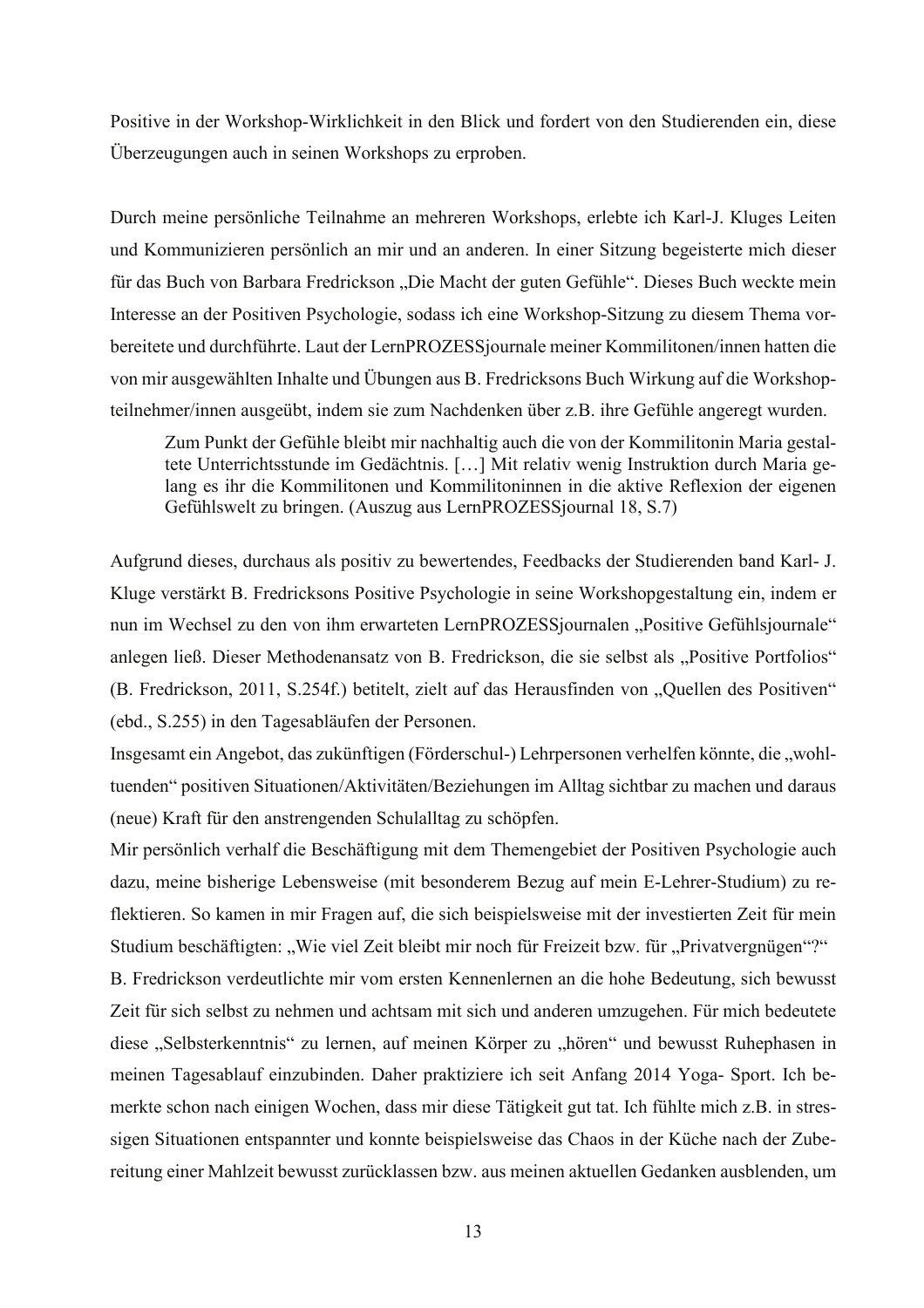mir eine Ruhepause zu gönnen. Die wöchentliche Yoga-Sitzung erwies sich für mich als eine Auszeit vom Alltagsstress, ich kam zur Ruhe, entspannte mich und schöpfte z.B. Kraft für Herausforderungen des (Uni-) Alltags.

Ferner legte ich nach der B. Fredricksons Lektüre "Die Macht der guten Gefühle" besondere Aufmerksamkeit auf das Wahrnehmen und Wertschätzen der "guten Dinge im Leben", auch wenn sie von mir als noch so klein angesehen werden. Das Wahrnehmen des Guten und die Interpretation von Erlebnissen in Richtung der Positiven Psychologie sind nach B. Fredrickson von hoher Bedeutung.

Wie alle anderen Gefühle entstehen auch positive Emotionen aus der Art und Weise, wie Sie Ereignisse und Ideen interpretieren, dass Sie sich die Zeit nehmen, das Gute wahrzunehmen, und bereit sind, dafür zu sorgen, dass es wächst und gedeiht. (B. Fredrickson, 2011, S.70)

Aus diesen von B. Fredrickson übernommenen Überlegungen entstand die Idee zu der hier vorgelegten Studie. Der Begriff "Lehrerglück" bezieht sich subjektiv zunächst auf meine persönlichen Erfahrungen hinsichtlich B. Fredricksons Positiven Psychologie. Das "Glück des Lehrerseins" erlebt vermutlicht nur die Person, die achtsam mit sich selbst, ihren Zielen. Bedürfnissen und Erwartungen an die Zukunft umgeht, meine ich vermuten und formulieren zu dürfen. Daher ist es nach meinen ersten Annahmen- für die berufliche Praxis des zukünftigen (Förderschul-) Lehrenden bedeutsam, schon im Studium mit dem Training der Achtsamkeit und des Umsetzens der Methoden und Denkweisen der Positiven Psychologie zu beginnen.

Um meine und Karl- J. Kluges Vermutungen wissenschaftlich zu überprüfen, nahm ich mir vor, zunächst mögliche Aspekte des "Lehrerglücks" zusammenzutragen. Denn ich wollte mir sicher werden, ob und inwieweit diese Aspekte überhaupt bedeutsam für das "Glück des Lehrers" sein können/werden.

Meine Studienthematik beabsichtigt nicht, dass "Glück" zukünftig in universitären Angeboten gelehrt werden sollte- was meines Erachtens auch unmöglich erscheint. Es geht vielmehr darum herauszufinden, wie Arrangements und Voraussetzungen in der Universität geschaffen werden können, die den Studierenden Möglichkeiten bieten, sich als "glücklich" bzw. erwünschte (=positive) Gefühle zu erleben.

Die Forscher Dietrich Dörner, Jürgen Gerdes und Julia Hagg (2008) beschäftigten sich mit der Frage, ob Gefühle "berechenbar" sind. Diese Autoren zeigten auf, wie "vorsichtig" und perspektivenreich mit Gefühlen wie Angst wissenschaftlich umgegangen werden muss. Meines Erachtens ist der Umgang mit dem Thema "Gefühls-Erleben" nicht einfacher. Nach D. Dörner, J. Gerdes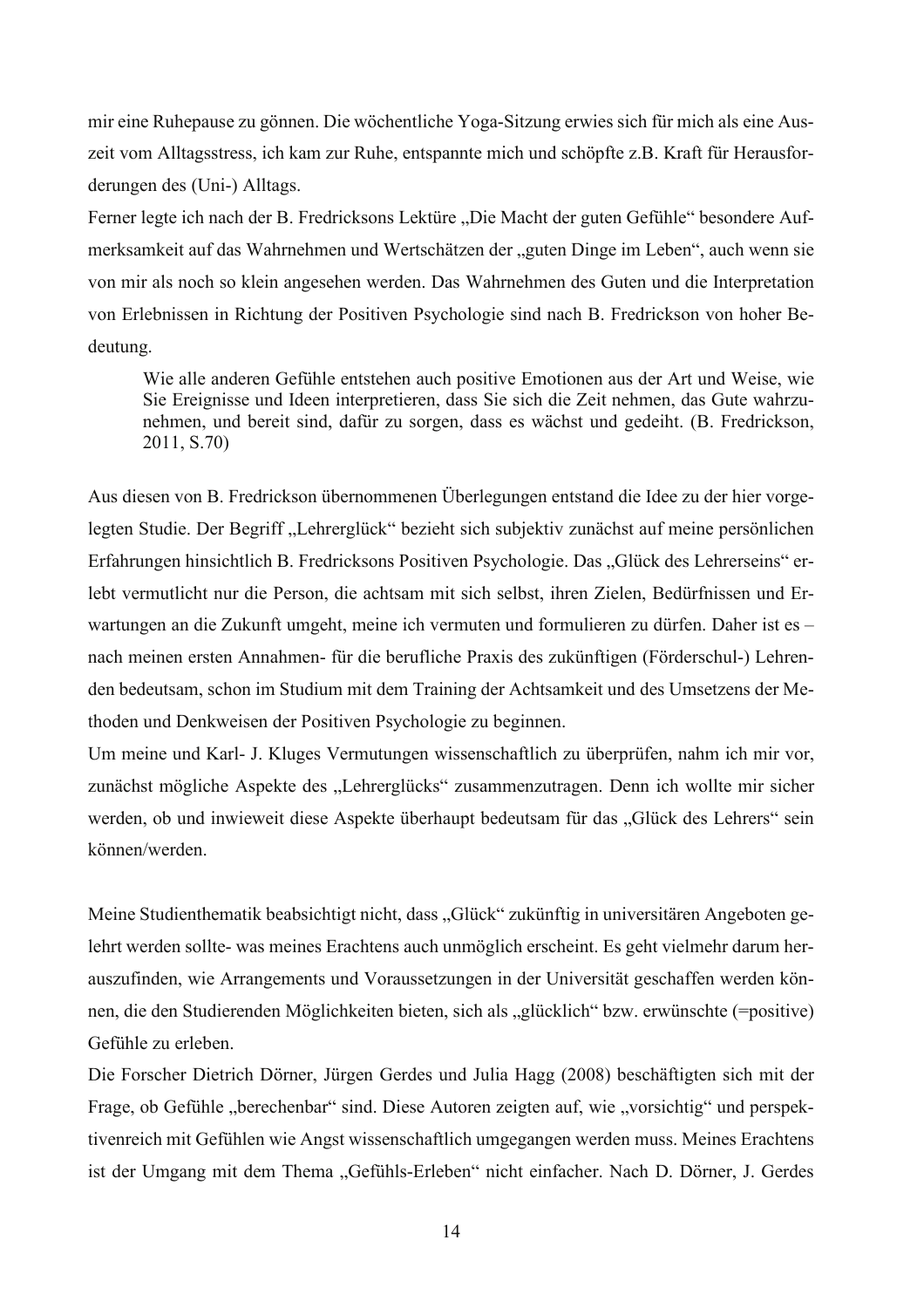und J. Hagg braucht "man" "für die Erklärung komplexer "gefühlshaltiger" Prozesse eine ganzheitliche Theorie" (Dörner/Gerdes/Hagg, 2008, S.44).

Ich arbeitete mich intensiv in die Literatur ein und "pirschte" mich an eine Fragestellung heran, die ich auch wissenschaftlich überprüfen wollte. Denn letztlich wagte ich mich an ein Thema, das ich in dieser Form noch nicht erlebt hatte und das dennoch seine logische Berechtigung hat(te). Denn wie können Lehrpersonen "unglückliche" Schüler/innen zu vermehrter Zufriedenheit und Wohlbefinden anleiten, wenn sie selbst nicht wissen, wie es um ihr eigenes "Glück" bestellt ist. Mir kam dabei Kluges Aussage: "Unglückliche Lehrer hinterlassen unglückliche Schüler." (K.-J. Kluge) in den Sinn.

Die vorliegende Studie ist wie folgt aufgebaut:

Im Theorie-Teil stelle ich mögliche Aspekte des "Lehrerglücks" (Kap. 2) wie "Emotionsregulation" (Kap. 2.1), "Selbstwirksamkeitserwartungen" (Kap. 2.2), "Lehrerbelastung" (Kap. 2.3) und "Resilienz" (Kap. 2.4) sowie zwei Vertreter der Positiven Psychologie, B. Fredrickson (Kap. 2.5.1) und M. Seligman (Kap. 2.5.2), vor.

Anschließend gehe ich auf die Begründung für meine Auswahl der Qualitativen Inhaltsanalyse (Kap. 3) sowie auf Grundlagen der Qualitativen Sozialforschung (Kap. 4) ein. Dieser Teil schließt mit einer Fragestellung (Kap. 5) ab, die im anschließenden empirischen Teil dieser Studie beantwortet wird. Dazu stelle ich zunächst die angewandte Methode der zusammenfassenden Inhaltsanalyse (Kap. 6) nach P. Mayring (2010) vor, in dem ich die Stichprobe (Kap. 6.1), die Erhebungsinstrumente (Kap. 6.2) als auch die Durchführung (Kap. 6.3) der zusammenfassenden Inhaltsanalyse beschreibe. Dem schließt sich eine deskriptive Darstellung der Ergebnisse (Kap. 7) dieser Studie an. (Im Anhang befinden sich die ausführlichen Studienergebnisse inklusive meiner Vorgehensweise hinsichtlich der zusammenfassenden Inhaltsanalyse in tabellarischer Form.) In der folgenden Diskussion (Kap. 8) wird die Fragestellung beantwortet, indem die Studienergebnisse mit den Erkenntnissen aus dem theoretischen Teil in Zusammenhang gebracht werden. Diese Studie schließt mit einer kritischen Betrachtung der ausgewählten Methode (Kap. 8.2) sowie einem Fazit (Kap. 9) ab.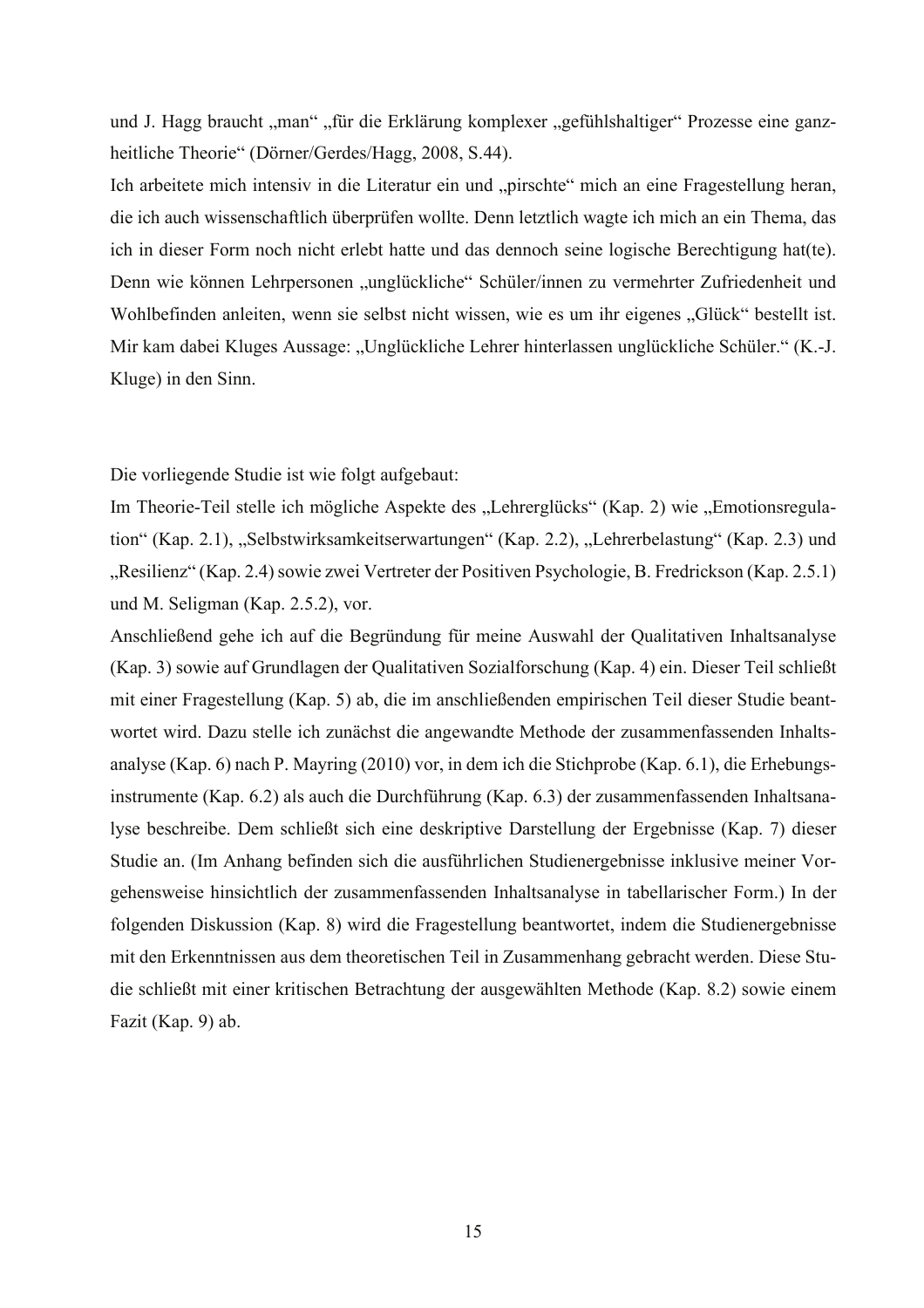# I. Was vor der Analyse der LernPROZESSjournale zu bedenken war - oder: Der theoretische Teil

## 2. "Schülerglück ist Lehrerglück?" - oder: Erste Aspekte des "Lehrerglücks"

In einer Unterhaltung mit zwei bereits pensionierten Lehrer/innen erhielt ich auf meine Frage "Was ist für dich Lehrerglück?" verschiedene Antworten.

Eine befragte Person berichtete, dass zum "Lehrerglück" ruhige Schüler/innen zählen, die im Unterricht gut mitarbeiten.

Der zweite Befragte antwortete, dass er an Wochenenden und in Ferien "Lehrerglück" empfände. Diese Antworten wiesen mich darauf hin, dass "Lehrerglück" individuell erlebt wird.

Und was verstehe ich selbst, die Autorin, als "Lehrerglück"?

"Lehrerglück- Erleben" ergibt sich meinem Verständnis nach aus verschiedenen Aspekten oder Perspektiven. Zum einen gehe ich davon aus, dass äußerliche organisatorische Faktoren, wie z.B. die Atmosphäre im Kollegium und das Verhalten der Schüler/innen zum Lehrerglück beitragen. Zum anderen vermute ich, dass auch die persönliche Haltung und Einstellung gegenüber dem Lehrerberuf sowie individuelle Potentiale und Ressourcen, im Sinne von Quellen zum "Kraft tanken", im "Lehrer-Glücks-Erleben" bedeutsam werden.

Da die Begrifflichkeit "Lehrerglück" als solcher in der Literatur noch nicht definiert wurde, stelle ich im Folgenden mögliche Aspekte des "Lehrerglück- Erlebens" vor bzw. zusammen.

## 2.1 Auf das Wahrnehmen und den kompetenten Umgang mit Gefühlen kommt es stets an - oder: Emotionen/Emotionsregulation

Freude, Wohlbefinden und Lust dürfen nach Thomas Hülshoff dem "Glückserleben" zugeordnet werden. Glück wird von dem mittelhochdeutschem Wort "Geluck" abgeleitet (vgl. T. Hülshoff, 2006, S.105) und hieß zur damaligen Zeit Schicksal(smacht) oder Zufall (vgl. Duden, 2013). Als der Vertreter der Glücksforschung gilt der (emeritierte) Professor für Psychologie Mihaly Csikszentmihalyi. Dieser trug unter der Begriffswahl "flow" zur psychologischen Glücksforschung in den USA wesentlich und einzigartig bei. In seinem Buch "Flow- Das Geheimnis des

Glücks" schrieb er hinsichtlich des Glückserlebens:

Was ich "entdeckte", war, daß [!] Glück nicht etwas ist, das einfach geschieht. Es ist keine Folge von angenehmen Zufällen. Es ist nichts, was man mit Geld kaufen oder mit Macht bestimmen kann. Es hängt nicht von äußeren Ereignissen ab, sondern eher davon, wie wir diese deuten- Glück ist vielmehr ein Zustand, für den man bereit sein muß [!], den jeder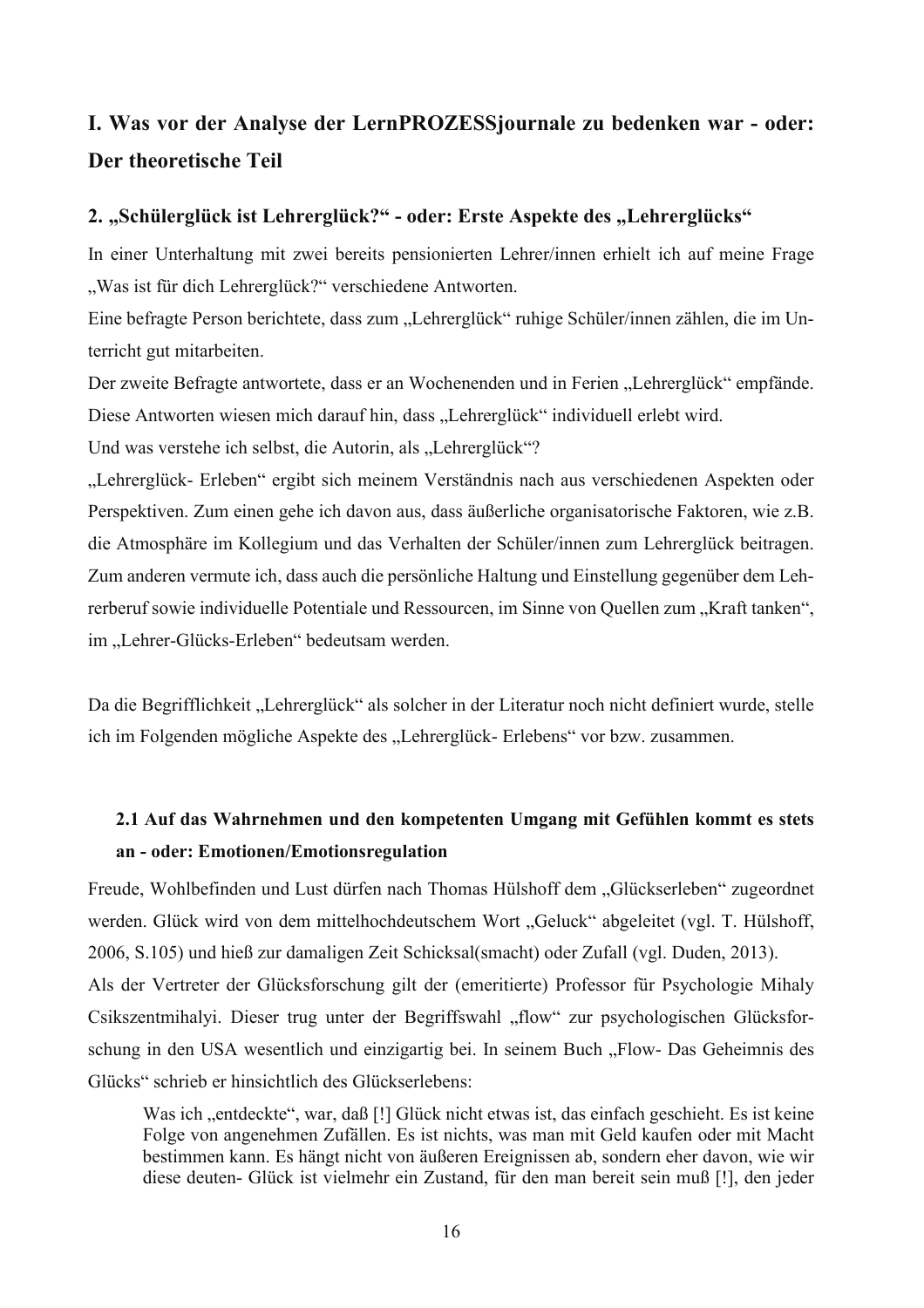einzelne kultivieren und für sich verteidigen muß [!]. Menschen, die lernen, ihre inneren Erfahrungen zu steuern, können ihre Lebensqualität bestimmen; dies kommt dem, was wir Glück nennen, wohl am allernächsten. (M. Csikszentmihalyi, 2014, S.14)

Diese Sichtweise, die auch meine geworden ist, erlaubte mir erste Versuche des Transfers von flow auf meine Lehrer-Glück-Studie zu wagen.

Nach den Vorstellungen von M. Csikszentmihalyi beruhte "Glück" bzw. Glückserleben auf individuellen inneren Erfahrungen eines Menschen und dem Umgang mit diesen.

Diese inneren Erfahrungen beinhalteten z.B. erlebte Emotionen und die Regulation dieser, worauf sich der folgende Abschnitt konzentriert.

Ich fragte mich: "Was zählt als Emotion und welchen Sinn unterstellen Experten Gefühlen?"

Prof. Dr. med. Thomas Hülshoff, der an der Katholischen Hochschule Münster im Fachgebiet der Medizinische Grundlagen der Sozialen Arbeit und der Heilpädagogik lehrt, bot folgende Erklärung  $an:$ 

Emotionen sind körperlich-seelische Reaktionen, durch die ein Umwelter-eignis aufgenommen, verarbeitet, klassifiziert und interpretiert wird, wobei eine Bewertung stattfindet. (T. Hülshoff, 2006, S. 14)

In diesem Zusammenhang verweist die Autorin dieser Studie auf die Opening Story dieser Arbeit. Dort berichte ich von einem Erlebnis aus der Zeit, in der ich als Integrationshelferin arbeitet habe. Jenes Ereignis, das des "Ausrastens" und das Beschimpftwerden von seitens eines Schülers, lösten in mir Angst, Enttäuschung und Hilflosigkeit aus. Die seelische Reaktion auf die Verunglimpfung seitens dieses Schülers, bezog sich auf das Gefühl der Verletzung durch das Gehörte: "Du Schlampe". Meine körperliche Reaktion auf diese "Deklassierung" äußerte sich in dem Erheben meiner Stimme.

Mein Wissen und meine Erfahrungen stimulierten mich zu der Annahme, dass Emotionen als mehrdimensional gekennzeichnet werden dürfen, da Menschen körperlich und seelisch unterschiedlich auf erlebte Emotionen reagieren. Hinsichtlich der körperlichen Reaktion, dem so genannten "körperlich-vegetativen Aspekt" (T. Hülshoff, 2006, S.14), führe ich fort, dass sich beispielsweise Emotionen auf die Atmung und die Motorik des Menschen auswirken, in dem sich z.B. die Amtung in einer Angstsituation beschleunigt.

Matthias Burisch (2006) zeigte mir an, dass jeder Mensch inneres und äußeres Erleben und auch Stress individuell erlebt und bewertet.

Nicht nur reagieren Menschen mit unterschiedlichen physiologischen Reaktionsmustern auf Stressoren, ein und dieselbe "objektive" Situation löst auch beim einen sehr starke, beim anderen gar keine Reaktionen aus. (M. Burisch, 2006, S.85)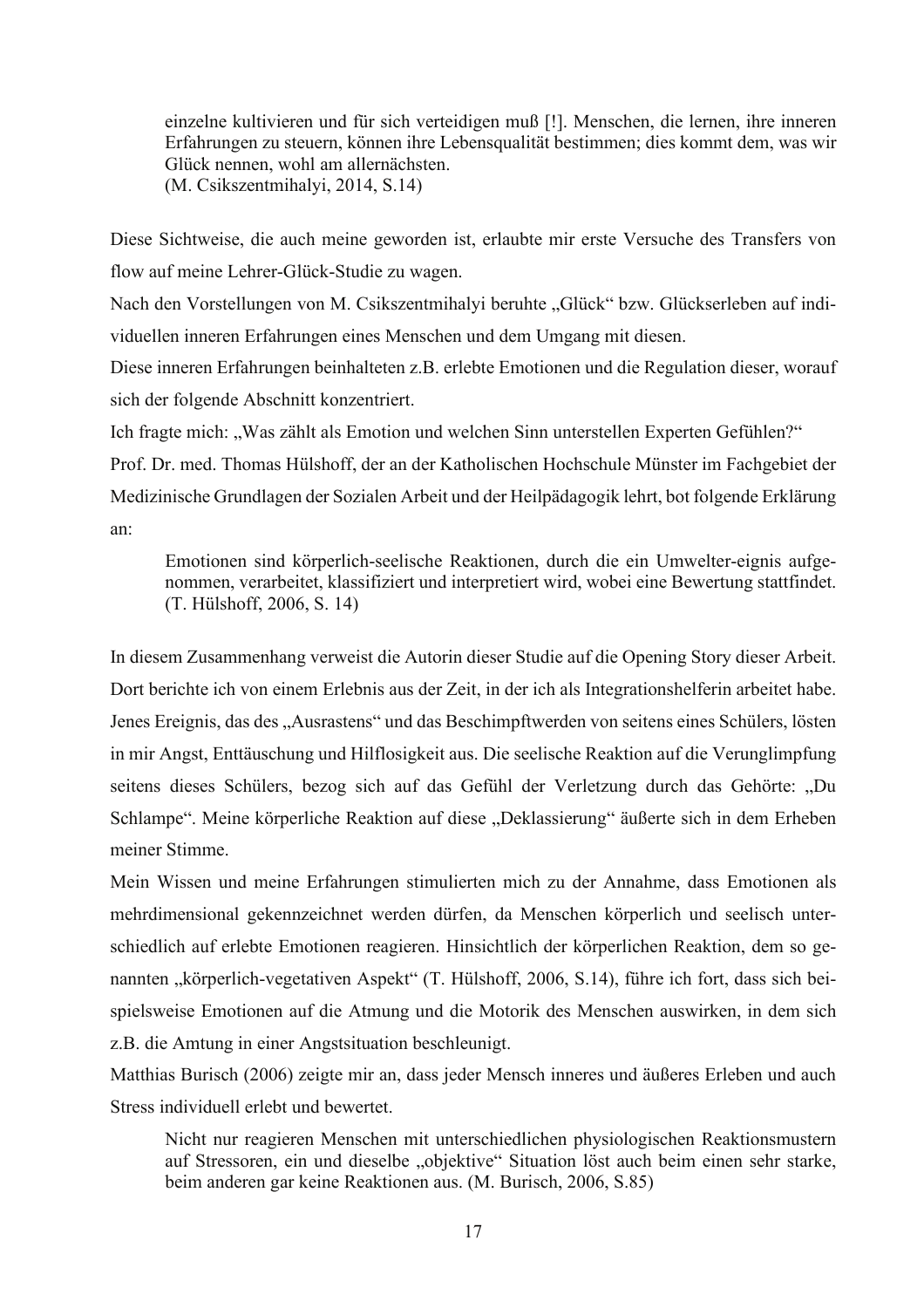Dass Emotionen individuell erlebt und auch die Bewertung und der Umgang mit Emotionen von Person zu Person unterschiedlich erfolgen, zeigte mir die Reaktion und das Verhalten des hinzugezogenen Sonderpädagogen in der Opening Story. Dieser blieb nach außen beruhigt. Es schien, als sei er in der Lage gewesen, das angezeigte Ereignis ohne persönliche Erregung erlebt zu haben und darauf entspannt zu reagieren.

Das Gefühl "Freude" gilt nach T. Hülshoff als schwierig zu definieren, obwohl Freude jedem Menschen vertraut sein dürfte.

T. Hülshoff verbindet mit erlebter Freude "[...] ein ausgeglichenes Selbstwertgefühl, vitale Kraft und Lebensfreude" (T. Hülshoff, 2006, S. 105).

Für diesen Wissenschaftler gilt Freude als ein "Nebenprodukt" von z.B. einer Atmosphäre, in der sich Freude entwickelt. Freude kann nach T. Hülshoff nicht ständig stimuliert werden, sodass Freude als ein "Nebenprodukt", beispielsweise nach erfolgreicher Arbeit oder kreativen Aktivitäten, erlebt wird:

Insbesondere die Erfahrung, über sich selbst hinauszuwachsen, neue Facet-ten der eigenen Persönlichkeit zu entdecken und sich in diesem Sinne zu verwirklichen, geht mit Freude einher. (T. Hülshoff, 2006, S. 106)

Zu diesem Zitat füge ich, die Autorin dieser Studie, noch folgenden Auszug aus einem LernPRO-ZESSjournal zur Verdeutlichung ein:

Ich sollte mich darin üben meine eigenen Gefühle zu erkennen und diese auch zu verstehen. Dies beinhaltet auch meine Bedürfnisse Ziele und Motive also eine realistische Einschätzung meiner Persönlichkeit. Auch habe ich nach dieser Seminarsitzung erkannt, dass es Spaß macht sich mit meiner Persönlichkeit auseinander zu setzen und diese teils auch neu zu entdecken. Denn durch die Praxis der Achtsamkeit meiner Emotionen gewinne ich innere Ruhe und Freiheit. Dadurch kann ich angemessener mit den Anforderungen die mir im Leben begegnen umgehen. (Auszug aus LernPROZESSjournal 28, S.2)

In dieser Aussage kommt für mich deutlich zum Ausdruck, dass sich diese Studierende mit ihren Gefühlen, Bedürfnissen, Zielen und Motiven ihres Handelns auseinander setzte und neue Facetten ihrer Persönlichkeit innerhalb des Workshops entdeckte bzw. entwickelte. Dieses- eines unter vielen Zitaten- zeigte an, dass meine Wahl des Titels "Lehrerglück beginnt im (E)- Studium?!" seine Berechtigung fordert.

An dieser Stelle bringe ich einen weiteren Auszug aus einem anderen LernPROZESSjournal ein, um die Auswirkung von erstellten Gefühlsjournalen zu verdeutlichen.

Diese Situationen und Begebenheiten verdeutlichen mir welches Glück ich habe über solche Schutzfaktoren wie meine Familie, mein Wohnumfeld, und potenziell wohltuende Ausflugsmöglichkeiten zu verfügen. Dieses Gefühl der Dankbarkeit bestärkt mich darin,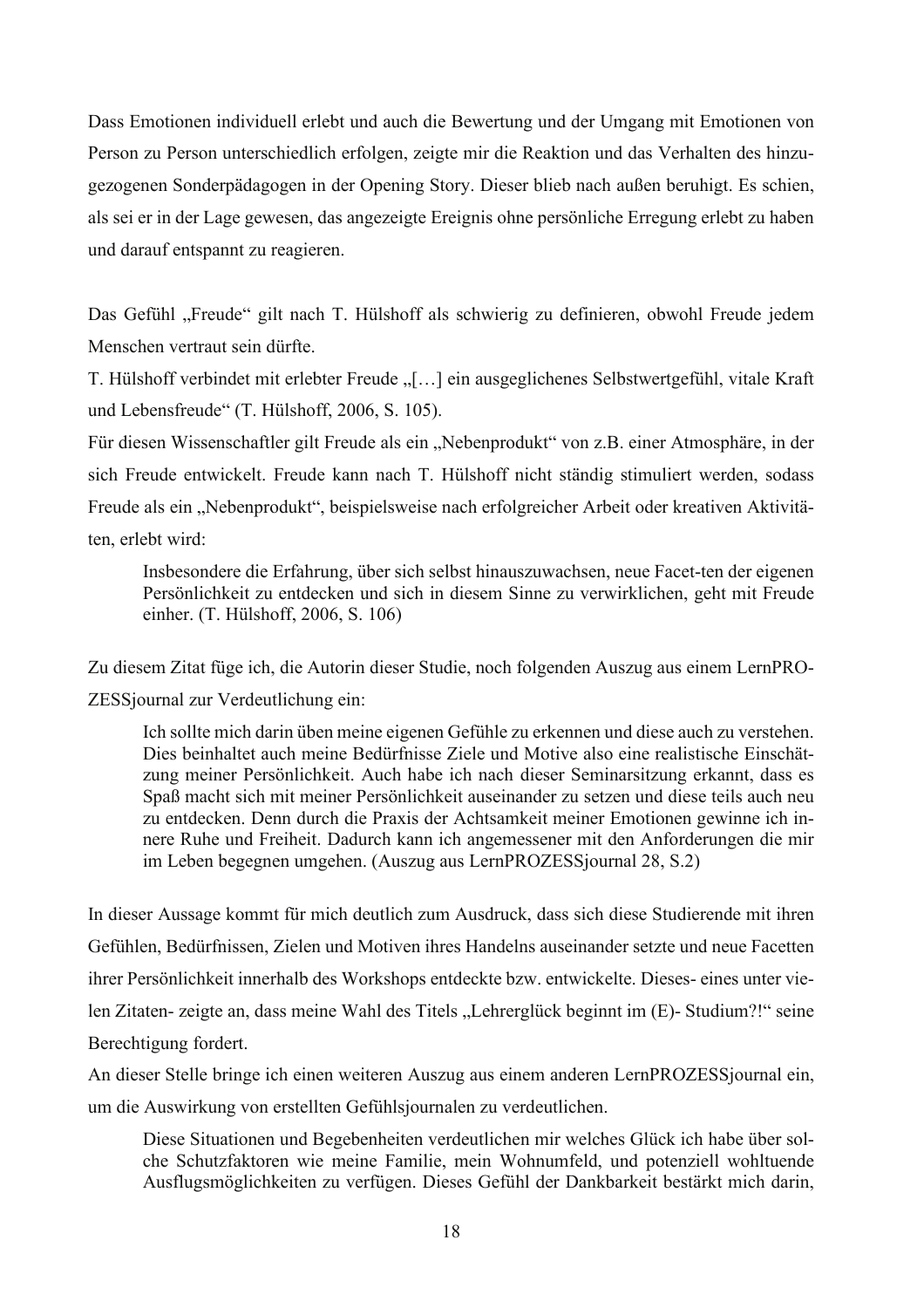dass ich ein paar gute Entscheidungen in meinem Leben getroffen habe und dass es sich lohnt Beziehungen zu pflegen und aufrecht zu erhalten. (Auszug aus LernPROZESSjournal  $19. S.17$ 

Das Angebot des "Gefühlsjournals" ging auf B. Fredricksons "Positive Portfolios" (B. Fredrickson, 2011, S.255) zurück. Die schreibende Person durchlebt den gestrigen Tag anhand von Episoden und ruft sich in Erinnerung, welche Gefühle während der einzelnen Aktivitäten verspürt wurden. Diese werden neben der Auflistung der Aktivitäten notiert. "Positive Gefühlsjournale" verfolgen das Ziel, "Quellen des Positiven" (B. Fredrickson, 2011, S.255) in den Tagesabläufen zu finden.

Werden diese ermittelt, stellt sich nach B. Fredrickson ein bewusstes Wahrnehmen dieser "positiven Quellen" ein und der Alltag könnte neu strukturiert werden, "um stärker von positiven Emotionen zu profitieren" (B. Fredrickson, 2011, S.255). Also fragte ich mich: Könnte es sein, dass Lehrpersonen, die ihre "Quellen des Positiven" in ihrem Alltag bewusst wahrnehmen und nutzen, über Ressourcen verfügen, die ihnen zu einem Glücks-Erleben verhelfen?

Wenn ich im Einvernehmen mit B. Fredrickson folgere, erlaube ich mir die Aussage, dass die aufgegriffene Thematik dieser Studie ein Beitrag zum Lehrerglück sein wird.

Außerdem gilt für T. Hülshoff (2006, S. 283) das Selbstbewusstsein und das Selbstwertgefühl als nicht voneinander zu Trennendes. Selbstbewusstsein versteht T. Hülshoff als "[...] die reflexive Fähigkeit des Menschen, sich seiner selbst bewusst zu werden." (T. Hülshoff, 2006, S.281) Das schließt ein Nachdenken und Wahrnehmen über die eigene Person, über erlebte Gefühle, Stimmungen und über die individuelle Emotionalität ein, wie im folgenden LernPROZESSjournal deutlich zu erkennen ist.

Generell hat mir das Seminar in punkto Gefühle und meiner eigenen Gefühlswelt noch einmal aufgezeigt, wie schwierig es eigentlich ist, eigene Gefühle zu benennen und zu erkennen beziehungsweise zu deuten geschweige denn zu erklären. (Auszug aus LernPRO- $ZESS$ journal 24, S.6)

K.-J. Kluge brachte innerhalb seiner konfrontativen und interaktiven Workshops zu verschiedenen Zeitpunkten Zitate ein, über die im Anschluss an das Gehörte in der Workshop- Gruppe intensiv diskutiert wurde und die Studierenden, wie die LernPROZESSjournale zeigten, zum Nachdenken anregten. Ein Zitat bezog sich beispielsweise auf die Aussage "Ein Lehrer im E-Bereich muss Gefühle verkaufen." In einem LernPROZESSjournal wurde über dieses Zitat und seine Wirkung auf den Studierenden Folgendes berichtet:

Die [...] Aussage führte mich dazu, über die Wichtigkeit von Gefühlen nachzudenken. Ich kann als Lehrer nur Gefühle verkaufen, wenn ich mir meinen eigenen bewusst bin. (Auszug aus LernPROZESSjournal 21, S.4f.)